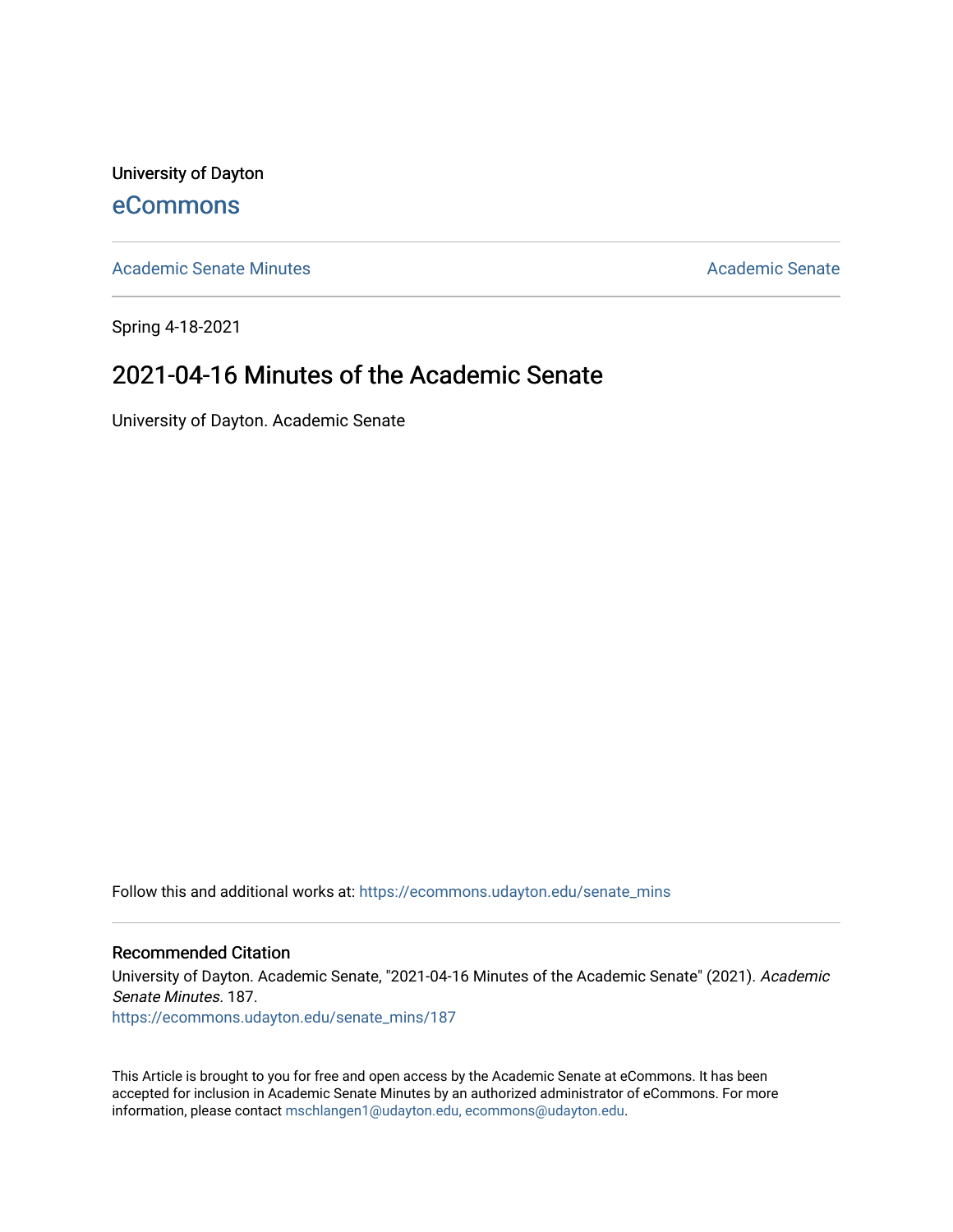### UNIVERSITY OF DAYTON

### DAYTON, OHIO

### MINUTES OF THE ACADEMIC SENATE

### April 16, 2021

### Zoom, 3:30-5:30 p.m.

**Senators Present:** Joanna Abdallah, Philip Appiah-Kubi, Paul Benson, Connie Bowman, James Brill, Ali Carr-Chellman, Lissa Cupp, Michael Davies, M.E. Dillon, Lee Dixon, Samuel Dorf, Jim Dunne, Deo Eustace, Sharon Gratto, Laura Hume, Mark Jacobs, Jake Jagels, Jay Janney, Katie Kohnen, Carissa Krane, Catherine Kublik, Sayeh Meisami, Brennan Mooney, Drew Moyer, Grant Neeley, Leslie Picca, Jason Pierce, Maher Qumsiyeh, Fran Rice, Eddy Rojas, Andrew Sarangan, Andrea Seielstad, Andrew Strauss, Tereza Szeghi, Kathy Webb, John White, Mary Ziskin

**Excused:** Trevor Collier, Jacob Troutwine

**Presenters:** Sam Dorf (V-P, ECAS), Carissa Krane (Chair, FAC), Lee Dixon & Sharon Gratto (Co-Chairs SAPC) Tereza Szeghi (Chair, APC),

**Guests:** Craig Looper II (Parliamentarian), Lucy Allbaugh, Amy Anderson, Philip Anloague, Deb Bickford, Christopher Brough, Susan Brown, Lawrence Burnley, Christopher Calvin, Anne Crecelius, Cathryn Curry, Corinne Daprano, Stephanie Dhuman Giron, Gloria Dodd, Liz Eichler, Harvey Enns, Youssef Farhat, Umesh Haritashya, Brittany House Conrad, Tracey Jaffe, Eric Janz, Susybel Kallsen, Molly Keane-Sexton, Micheline Kidwell, Ryu-Kyung Kim, Allison Kinney, Jane Koester, Joseph Krella, Erin Kunz, Melissa Layman-Guadalupe, Laura Leming, Bill Marvin, Ryan McEwan, Sabrina Neeley, Judy Owen, Donald Pair, Autumn Payton, Carolyn Phelps, Margaret Pinnell, Julia Randel, Lis Regula, Mary Sableski, Chris Schramm, Julie Simon, Thomas Skill, Yvonne Sun, Tiffany Taylor Smith, Kelly Thobe, Kimberly Trick, Joe Valenzano, Verb Washington, David Wright, Michelle Yingling, 1 call in guest

### • **Opening Prayer.** Kathy Webb

• **Minutes.** March 26, 2021. Minutes approved by unanimous consent.

### • **Announcements.**

- $\circ$  A reminder for the inclusive excellence pedagogy workshop that will be held Thursday, May 13.
- $\circ$  Consider completing the LTC survey to help them plan programming for next year.
- o Fran Rice, Academic Senate secretary, will be retiring from UD April 30.
- **Academic Senate Composition Revisions. Sam Dorf.** The proposed constitutional amendment to change the composition of the Academic Senate was discussed. The proposal was distributed to all Senators prior to the meeting. Testimonials in support of the proposal were heard from Mary Ellen Dillon, Jen Dalton, and Ryu Kyung Kim. Special thanks to Carissa Krane, Jason Pierce, Mary Ellen Dillon, and Sam Dorf who helped develop and present the proposal to the faculty. Proposed changes to the constitution:
	- $\circ$  Add two additional FT-NTT senators for a total of three. (no more than two from any individual Unit will be elected and at least one will be elected from The College of Arts and Sciences)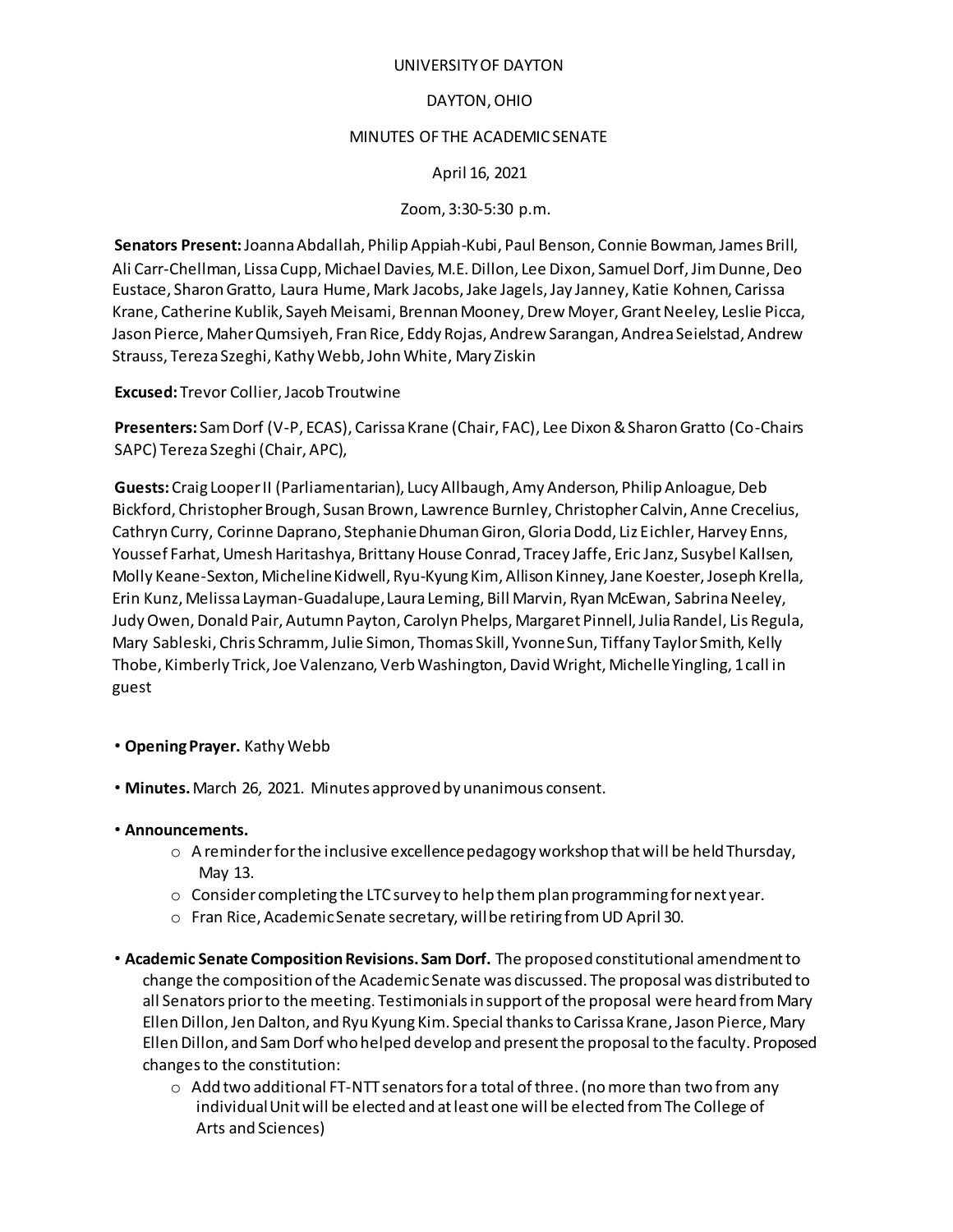- o Extend term limits of FT-NTT senators from one to three years
- $\circ$  Add a FT-NTT senator to the Executive Committee of the Academic Senate for a two-year term
- $\circ$  Change eligibility to serve as an Officer of the Academic Senate to tenured faculty only

With no further questions or discussion, the proposal was brought to a vote. Vote to approve DOC 2021-02 Constitutional amendment to change the composition of the Academic Senate; 29 yes, 2 no, 0 abstain. The proposal passed. This will be brought to the full faculty for a vote in the fall.

• **FAC: UPTP Revisions Update. Carissa Krane.** Feedback received after the March Academic Senate was presented. There was general support for the following sections of the revised UPTP: o Multiple pathways from promotion to professor

- $\circ$  Recognizing a wide range of activities, which further the mission of the university; units/ departments/institutes have the responsibility to determine the weight given to each category of evaluation
- o Definition of tenure

Not so positive feedback was also received:

- o Now is not a good time to talk about this; we are still in a pandemic
- $\circ$  Some expressed strong opposition to specific sections and indicated that it will not pass without removal of certain sections
- $\circ$  Wished these changes were made earlier; activities that were not counted when they went up for promotion/tenure would now be counted

Requests for inclusion in the document that were not included and are up to units/departments/institutes to decide:

- o Detailed promotion and tenure criteria
- o Details on the evaluation of inclusive excellence
- o Definition of positional roles and responsibilities
- o Details on the professional development requirement
- o Make the policy consistency with letter of hire
- o Guidance on SET

Comments on each of the 4 issues:

1. Commitment to inclusive excellence requirement

- o No support to include as a requirement for P&T
- $\circ$  Support the requirement, but not in two out of the three areas, let the units/ departments/institutes decide
- $\circ$  Support for inclusive excellence with no qualifiers
- $\circ$  Inclusive excellence expectation is too low; instead of "commitment to" should be replaced with "proficiency in". This should be a fourth area of P&T. This should be demonstrated in all three areas
- $\circ$  No support until I know how it will be evaluated
- o Issues with trust with Unit processes that would be used to define

expectations 2. Coupling of Promotion and Tenure

- o Decoupling would help with faculty retention
- $\circ$  If early promotion was offered, it would likely be based on scholarship, not teaching or service. If there is a difference between promotion and tenure, what additional criteria would be used for tenure?
- $\circ$  If decoupled, someone who was promoted could be denied tenure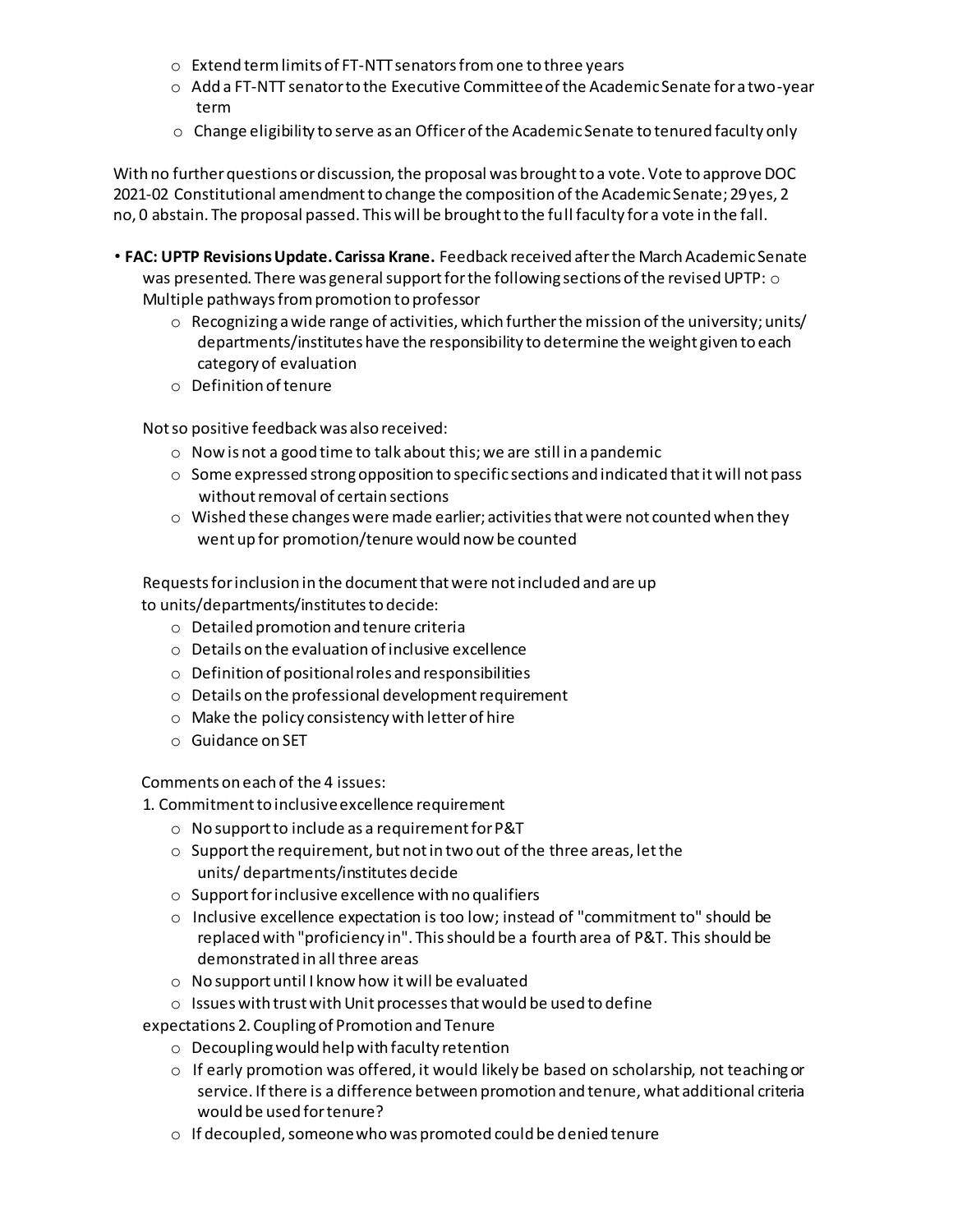- $\circ$  If there are additional expectations for those earning early promotion to achieve for tenure, what are those expectations and are they person dependent?
- o Issues with equity if early promotion without tenure is supported
- o Most people who are interested in early promotion really want early tenure
- o An option for early tenure and promotion was added to the revision
- 3. Requirement for anti-bias training and professional development in DE&I for all P&T reviewers:
	- $\circ$  Opposition to this:
		- training is not needed for the evaluation of faculty; I know how to evaluate faculty colleagues
		- "training" should be replaced with "professional development" since faculty don't like to be trained

▪ negative experiences/questionable efficacy of existing anti-bias training ▪ who will develop, how often would it be required, consistency across units. This would essentially require all tenured faculty to participate.

 $\circ$  Based on colleague experiences and stories, there is an expressed need for this training. o UD Inclusive Excellence Academy is developing a university-wide bias and inclusive excellence professional development curriculum

- $\circ$  SOE already offers "Evaluating for Equity" workshops with both synchronous and asynchronous components for all faculty involved in P&T reviews
- 4. Framing of P&T within the university's mission and identity –the introduction
	- o The intent was not to develop a new mission and identity statement
	- $\circ$  Purpose is to embed tenure/promotion within the mission and identity of the university The revisions support and value the multiple ways in which faculty contribute and support the existing dimensions of faculty evaluation as well as inclusive excellence

There was also a request to include a legacy clause for implementation

 $\circ$  Haven't addressed this yet, it would be dependent upon the timeline for approval and voting

 $\,\circ\,$  Same strategy would be used when the current document was transitioned in 2006  $\,\circ\,$ Special consideration for promotion to professor since that can be over a longer period of time; current recommendation is if someone has already been promoted to associate, faculty would have the choice as to which promotion criteria are used when going for promotion

A straw poll was taken on the four areas of concern:

- 1. Commitment to inclusive excellence requirement. There was a strong preference to include inclusive excellence as an expectation of P&T, but there wasn't strong support for including inclusive excellence in two out of three requirements or in three out of three.
- 2. Coupling of Promotion and Tenure. There was a preference for coupling promotion and tenure.
- 3. Requirement for anti-bias training and professional development in DE&I for all P&T reviewers. A strong majority supported the training requirement.
- 4. Framing of P&T within the university's mission and identity –the introduction. A strong majority approved the language in the introduction.

Discussion:

- o Support the coupling of tenure and promotion.
- $\circ$  The language in the poll about DE&I and anti-bias training was more acceptable than the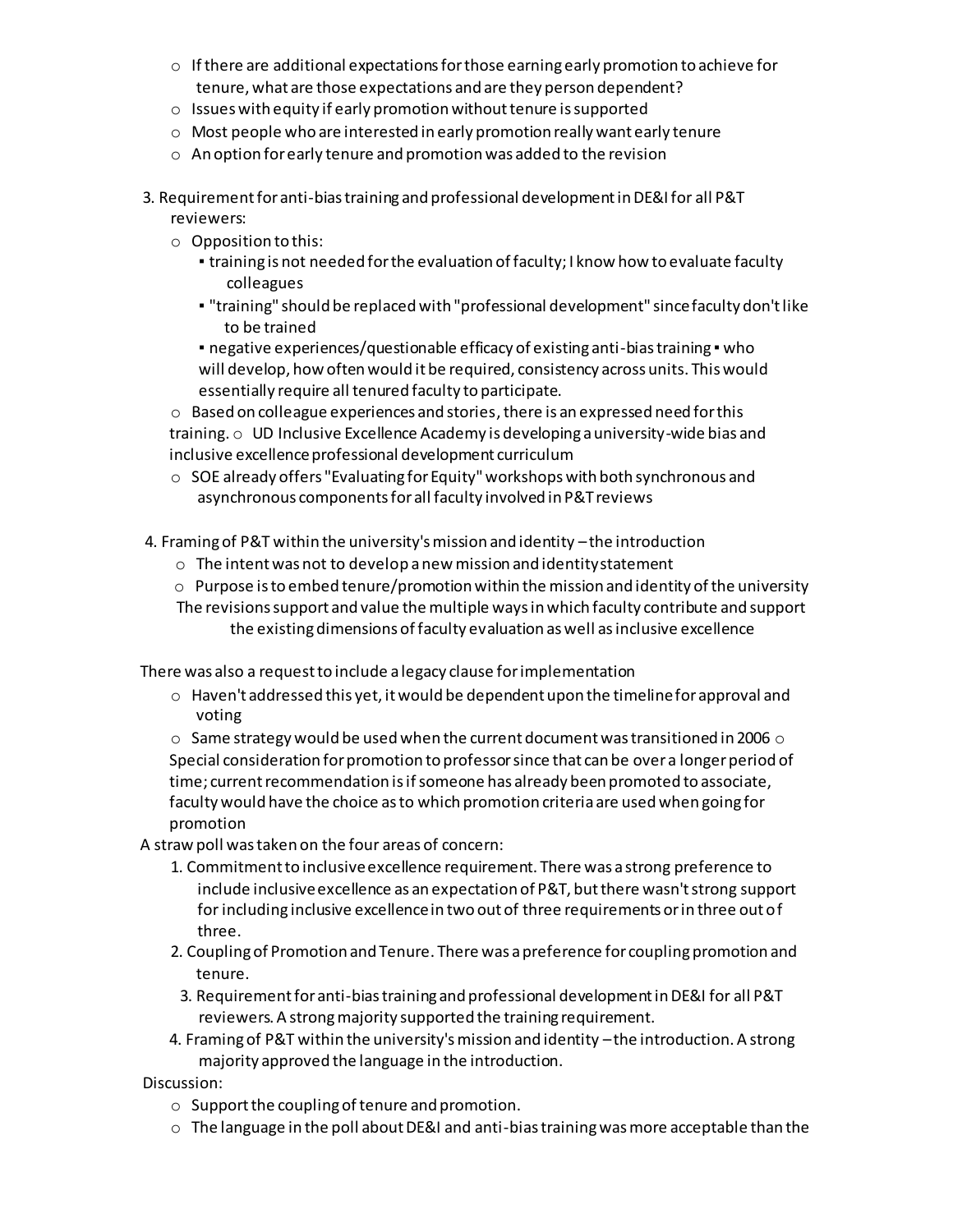wording in the policy.

- $\circ$  Coupling promotion and tenure means faculty go up for both at the same time, but does it mean that if approved for one, you are automatically approved for the other? It doesn't talk about how the review and the decision should be done or how you go in for both at the same time.
- $\circ$  Promotion and tenure are decided at the same time under one vote.
- $\circ$  The way the section on promotion and tenure is written it leaves open the possibility for two votes instead of one vote.
- $\circ$  How do you respond to faculty whose work didn't count in the past, but now will be counted in the P&T process?
- o Clarification about the position of SBA. SBA is not opposed to inclusive excellence, but does not support it as a requirement for tenure & promotion.
- $\circ$  DE&I is in every aspect of the university, faculty are being hired based on this. It doesn't make sense that DE&I is not included in the tenure process.

 $\circ$  We hire people saying that DE&I matters to the university that this matters to them.  $\circ$ Some demonstration of a commitment to that should be at the heart of who we are.  $\circ$  Has FAC done benchmarking and can show similar policies from universities similar to us?  $\circ$ There's an extended appendix in the UPTPTF of 2019 that has benchmarking on every aspect of the proposal. Since then, there have been scores of additional institutions that have integrated inclusive excellence as an element of P&T. A list of additional resources can be shared.

- $\circ$  There are some parallels to the hiring for mission retreats required for faculty and staff. Required training is not completely new and it is of importance.
- o The School of Engineering already has this in their P&T policy.
- o This policy is something faculty implement, if there are things in the policy that are hurting our colleagues, they need to be addressed.
- $\circ$  Suggest not tether DE&I to two of the three components, instead allow the units to decide where and how this is demonstrated.

Continue to provide feedback using the anonymous feedback form or reach out to any FAC member.

- **SAPC: SET Report. Lee Dixon & Sharon Gratto.** SAPC was charged to review the recommendations from the SAPC final report "The digital student evaluation of teaching" submitted March 1, 2020, review other relevant feedback and documents and propose revisions to relevant policies. The report focused on how the instrument should be used in evaluation of teaching, P&T and in merit, not on the instrument itself. The committee recognized the need for the instrument and the need to gather feedback from students. The committee recommended SET should be given during class time. SET should be used in a formative way, not summative. Comments and scores need to be used together, not just the scores. Multiple methods should be used to evaluate teaching. Faculty should be protected against harassing comments that violate university policies. Faculty should demonstrate how they use SET to improve teaching and learning in each of the classes they taught.
	- Discussion:
		- $\circ$  It is not clear what inappropriate comment would cause consequences for the student. This might diminish the impact of SET. Student might wonder what they can say or not say.
		- $\circ$  Faculty should be able to flag comments and discuss with dept. chairs to identify comments that should not be used during the evaluation process. The policies referred to in this document already have disciplinary actions in place for violators; writing hate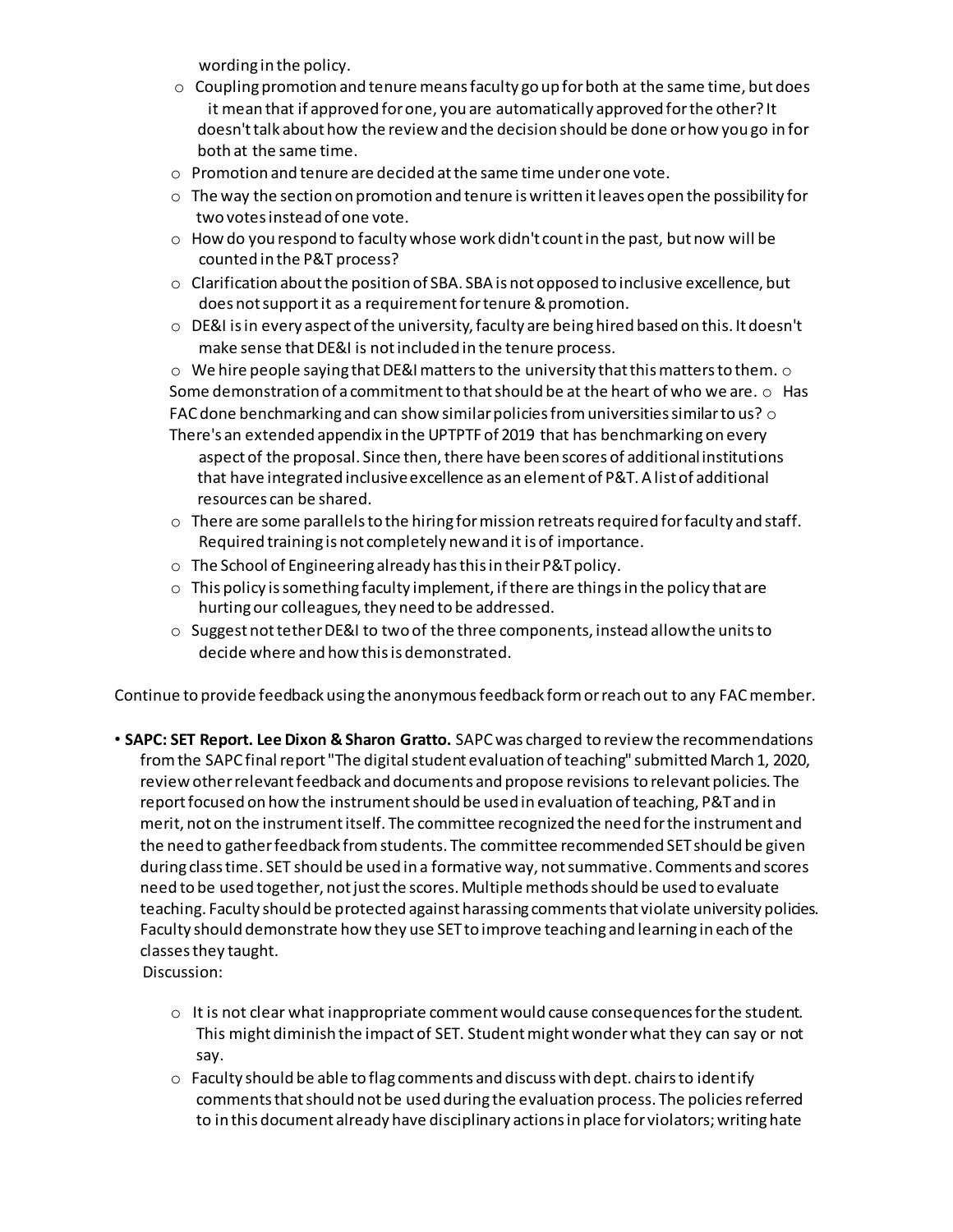speech on campus will result in disciplinary action. Those types of comments should not be allowed on SET. Students should not be afraid to share their views, even if they are harsh. Students need to be able to speak their truths.

- $\circ$  Additional mandatory SET training won't make a difference. Students are busy, and it's
- impressivethey complete SET. SET scores are essential to hearing the student voice, I am opposed to any policy that weakens the value SET scores have on P&T decisions. Weakening the anonymity of SET would destroy students' honesty in their responses.
- $\circ$  Across campus, every hate speech instance is investigated, except when it happens to faculty on SET. From research, using SET scores alone don't really indicate or evaluate the quality of teaching.

Due to time limitations, discussion was closed.

- **APC: CAP 5-Year Review Update. Tereza Szeghi.** The first five-year review framework was delayed due to the pandemic. This year, ECAS charged APC to continue their work on revising the framework. To help inform their work, existing CAP documents and data were reviewed. The committee reached a consensus to use a staggered approach and review a few elements of CAP each year for the next five years. It is anticipated this approach will yield greater insight and have a greater impact for improvement than an attempt to evaluate all of the CAP elements in one year. Key features:
	- o Staggered approach over 5 years
	- o Slated to begin in AY 2021-22
	- o Framework is subject to change as the process moves forward

In the final year, an overview of all the information would be completed. APC would evaluate how CAP is working and make recommendations for improvement to implementation and to the review process to better strengthen the program.

### Discussion**:**

o Is the committee looking for a formalized assessment system? Response: The framework provides for recommendations of different systems of assessment or a supplemental system that would provide stronger feedback. The current systems don't always provide the data needed for assessment.

### • **Committee Reports**

o **APC-Teresa Szeghi.** APC has been focused on completing consultations and revisions pertaining to the CAP 5-Year Review framework, and offered an overview of our proposed framework during the April 16 Academic Senate meeting. We aim to finish our

final revisions promptly so that APC can vote to approve the framework on April 16 and to bring the revised version to the April 30 Academic Senate meeting for a vote (with a visit to ECAS before the 4/30 Senate meeting). We also reviewed and approved nominations for the CAP Leadership Team on April 16.

- o **FAC-Carissa Krane**. See attachment
- o **SAPC-Lee Dixon & Sharon Gratto**. See attachment
- o **ECAS- Leslie Picca.** Since the March 26th Academic Senate Meeting, ECAS has continued to meet weekly. ECAS continues to prioritize discussion and consultation on: (1) revisions to the Academic Senate composition to increase FT-NTT representation; and (2) revisions to the University P&T Policy. Action items from ECAS includes: review of the proposal to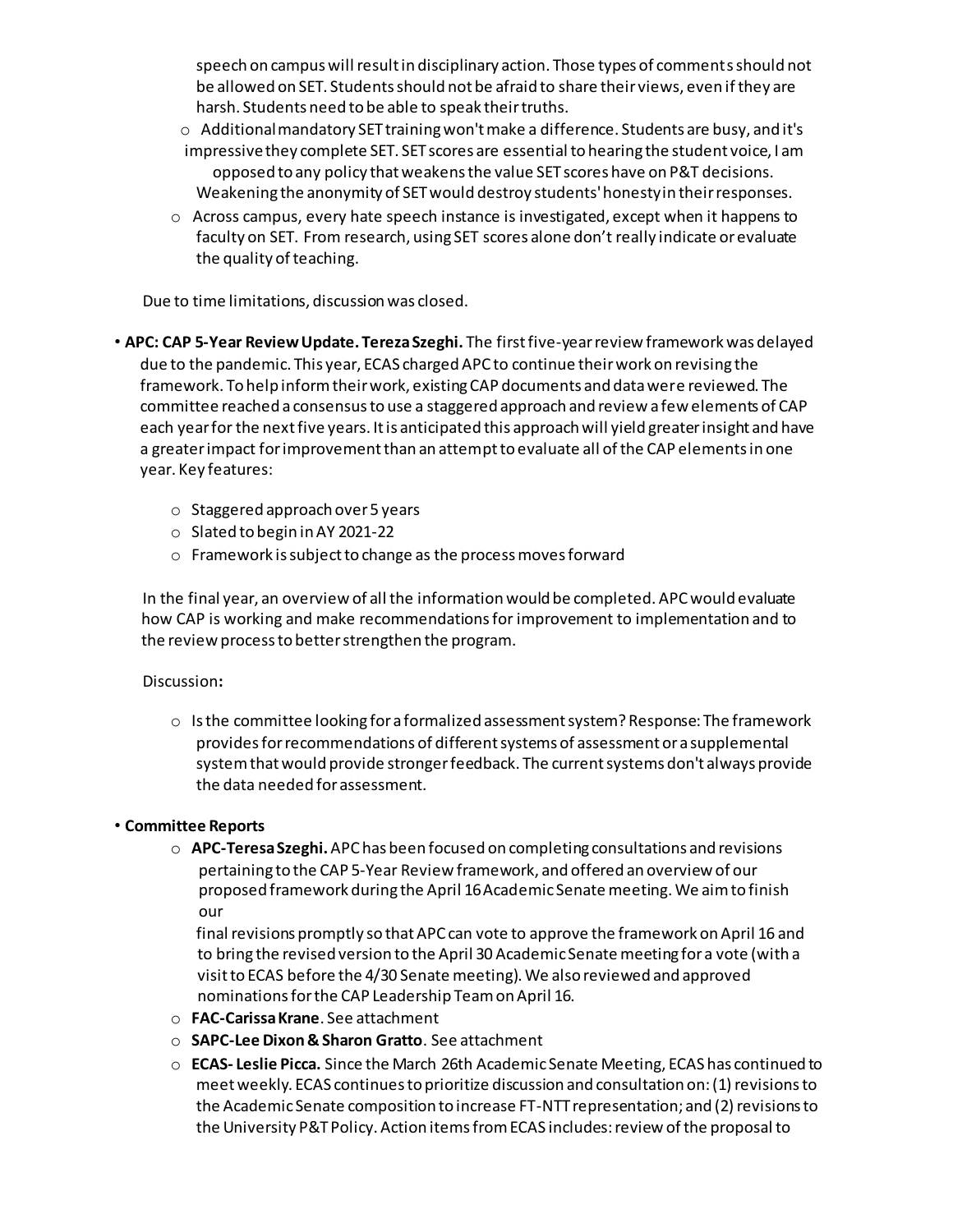convert CJS from a program to a department (sent to SAPC for review); discussion with SAPC co-chairs Lee Dixon and Sharon Gratto on the SAPC SET Report and SET Proposal; and discussion with Enterprise Online Learning (EOL) Task Force co-chair Tom Skill on the EOL report and recommendations. ECAS also briefly discussed the tenure calendar for 2021-22, particularly how it may be impacted by the 6-week calendar delay in 2020-21 due to COVID. Concerns expressed appear to be focused in one academic unit where the conversation will continue.

o ECAS also discussed the Wellbeing Education Certificate Proposal, submitted to ECAS on March 31. As consistent with DOC 2018-02 (Undergraduate Academic Certificate Programs), which references DOC 2014-04 (Actions pertaining to degree programs and academic departments, 3.2 Determination of University-wide impact), the approval of this certificate would benefit from review by one of the Senate standing committees, particularly as the certificate applies to more than one educational unit. After consultation with APC, FAC, and SAPC, it is not feasible for any of the committees to review this proposal in time to meet the deadline for a vote at Senate in 2020-21. The committee work is prioritized based on (1) university/educational impact & existing charges, and (2) timing when proposals are received.

o ECAS held extensive discussion on 2021-22 Academic Senate voting for ECAS and Senate Officers, and how best to interpret DOC 2007-05, the Constitution of the Academic Senate to ensure elections are fair, equitable, and consistent with Senate policy. ECAS also discussed the timing of the 2021-22 ECAS vote; last year, the ECAS elections were conducted in advance using the University Elections Committee given the challenges of voting via Zoom. ECAS discussed the benefits of advanced voting as it allows Senators the time and space to reflect upon their vote. However, after further deliberations, ECAS has determined that, consistent with the Academic Senate Constitution (Article VI, E. 2), the elections need to take place at the conclusion of the April 30th Senate meeting. • **Adjournment** 5:30 pm.

Respectfully submitted: Fran Rice

DOC 2021-02

### **PROPOSAL TO THE ACADEMIC SENATE**

TITLE: Constitutional amendment to change the composition of the Academic Senate.

SUBMITTED BY: Executive Committee of Senate

DATE: April 16, 2021

ACTION: Legislative

**Proposal**: A Constitutional amendment to change the composition of the Academic Senate.

**Rationale of the proposal:** The rationale for this change is to recognize the expanding numbers, roles and responsibilities of Full Time Non-Tenure Track Faculty (FT NTT), the increased role of FT NTT faculty in the delivery of the Common Academic Program, which is governed by the Academic Senate, the role of FT NTT faculty in programs and initiatives critical to the Mission of the University of Dayton and overseen by the Academic Senate (i.e. experiential learning, academic and vocational advising, and research mentoring), and a recognition that FT NTT faculty should have greater input on the evaluation of and assessment tools used in their own promotion (i.e. Lecturer Promotion Policy, University Promotion Policy for Clinical Faculty/Faculty of Practice, and other related policies).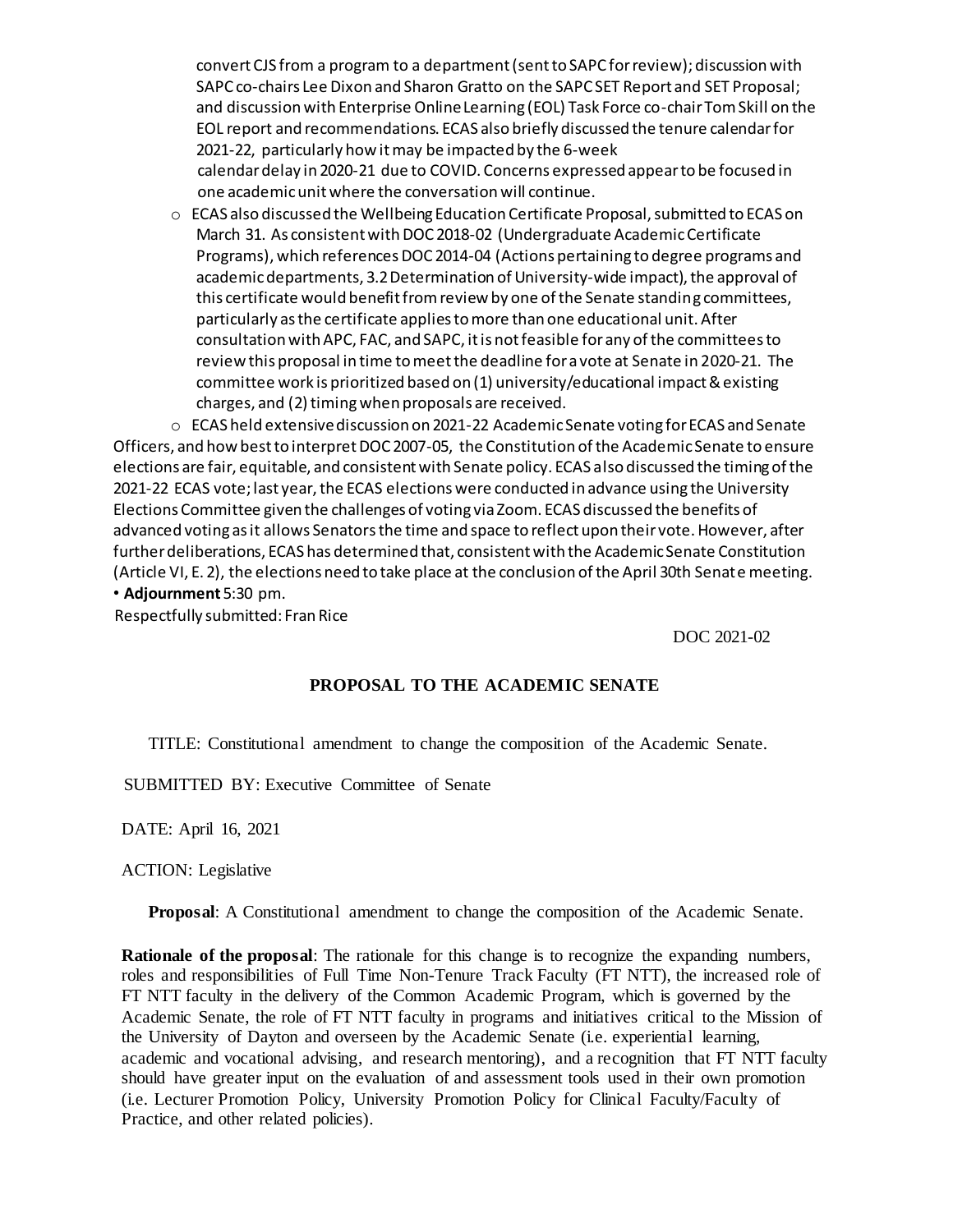The Constitutional Amendments add two additional FT NTT senators, extends term limits of FT NTT senators from one to three years, and adds a FT NTT senator to the Executive

Committee of the Academic Senate for a two year term. An additional amendment would limit eligibility to serve as an Officer of the Academic Senate to tenured faculty only.

Below are listed the articles of the Constitution affected by this proposal followed by the revised articles (in italics).

#### Topic: Composition of the Academic Senate

**Current: Article IV.A.** Membership The Academic Senate shall consist of thirty-nine (39) members. All members shall be voting members. These members shall be determined as follows:

*Proposed: Article IV.A. Membership The Academic Senate shall consist of forty-one (41) members. All members shall be voting members. These members shall be determined as follows:* 

**Current: Article IV.A.1**. Faculty. All faculty who are tenure-track and tenured (excluding Assistant and Associate Deans and Assistant and Associate Provosts) shall be eligible to serve as unit representatives on the Academic Senate. There also shall be one part-time faculty representative and one full-time non-tenure track representative. There shall be twenty-four (24) members drawn from the above according to the following formula:

College of Arts and Sciences – eleven

Humanities - five (at least 1 must be from fine arts)

Natural Sciences – three

Social Sciences – three

School of Business Administration – three

School of Education and Health Sciences – three

School of Engineering – three

School of Law – one

Librarians (University Library, Marian Library, Law Library) – one

Part-time faculty member – one

Full-time non-tenure track faculty member – one

*Proposed: Article IV.A.1. Faculty. All faculty who are tenure-track and tenured (excluding Assistant and Associate Deans and Assistant and Associate Provosts) shall be eligible to serve as unit representatives on the Academic Senate. There also shall be one part-time faculty representative and two full-time non-tenure track representatives. There shall be twenty-six (26) members drawn from the above according to the following formula:* 

*College of Arts and Sciences – eleven Humanities - five (at least 1 must be from fine arts) Natural Sciences – three Social Sciences – three School of Business Administration – three*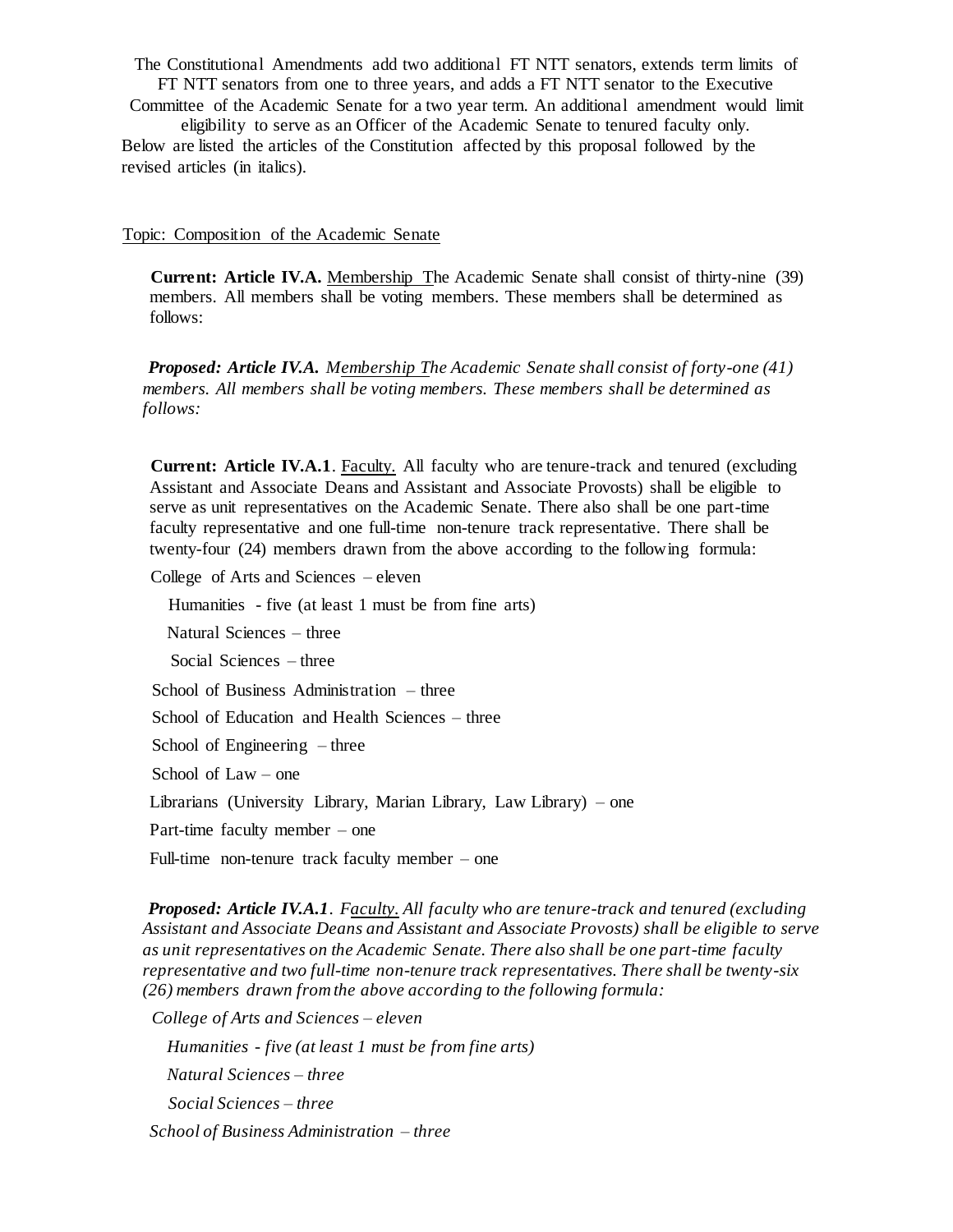*School of Education and Health Sciences – three School of Engineering – three School of Law – one Librarians (University Library, Marian Library, Law Library) – one Part-time faculty member – one Full-time non-tenure track faculty member – three (no more than two from any individual Unit and at least one from The College of Arts and Sciences)* 

Topic: Election of University Faculty Representatives

**Current: Article IV.B.4**. The term of office for all full-time tenured and tenure-track faculty members shall be three years. Each year the following members will be elected as indicated:

1st Year 2nd Year 3rd Year Humanities - 2 Humanities - 2 Humanities - 1 Natural Sciences - 1 Natural Sciences - 1 Natural Sciences - 1 Social Sciences - 1 Social Sciences - 1 Social Sciences - 1 Business - 1 Business - 1 Business - 1 Education - 1 Education - 1 Education - 1 Engineering - 1 Engineering - 1 Engineering - 1 Law - 1 Law - 0 Law - 0 Library - 0 Library – 0 Library - 1 Part-time - 1 Part-time - 1 Part-time - 1 Full time non-tenure track - 1 Full time non-tenure track -1 Full time non-tenure track - 1

*Proposed: Article IV.B.4. The term of of ice for all full-time faculty members shall be three years. Each year the following members will be elected as indicated:* 

*1st Year 2nd Year 3rd Year Humanities - 2 Humanities - 2 Humanities - 1 Natural Sciences - 1 Natural Sciences - 1 Natural Sciences - 1 Social Sciences - 1 Social Sciences - 1 Social Sciences - 1 Business - 1 Business - 1 Business - 1 Education - 1 Education - 1 Education - 1 Engineering - 1 Engineering - 1 Engineering - 1 Law - 1 Law - 0 Law - 0 Library - 0 Library – 0 Library - 1 Part-time - 1 Part-time - 1 Part-time - 1 Full time non-tenure track -1 Full time non-tenure track -1 Full time non-tenure track - 1* 

Topic: Length of Term for Full-Time Non-Tenure-Track Faculty

**Current: Article IV.B.6.** The full-time non-tenure track faculty shall elect a representative in an election held each Spring term. The term of office shall be for one year. The term shall begin after the last Spring semester meeting of the outgoing Senate.

*Proposed: Article IV.B.6. The full-time non-tenure track faculty shall elect a representative in an election held each Spring term. The term of of ice shall be for one year. The term shall begin after the last Spring semester meeting of the outgoing Senate.*

Topic: Eligibility to Serve as an Officer of the Academic Senate

**Current: Article VI.C.2.** The President, the Vice President, and the Secretary of the Academic Senate shall be elected by the Senate from the elected members of the University tenured and tenure track faculty serving on the Executive Committee, excluding the Deans' representative. Elections shall be held after the last Spring semester meeting of the outgoing Senate and prior to May 16th.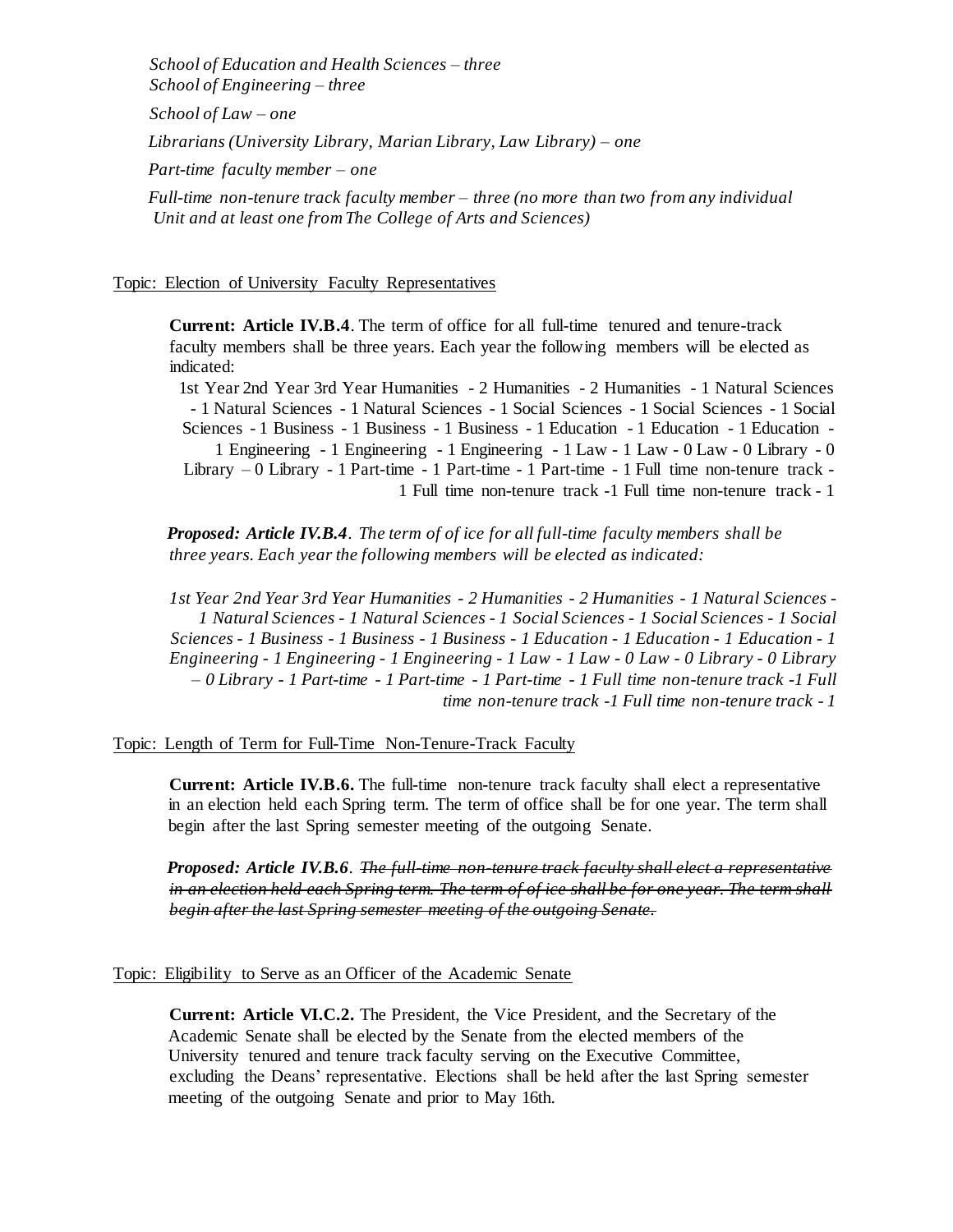*Proposed: Article VI.C.2. The President, the Vice President, and the Secretary of the Academic Senate shall be elected by the Senate from the elected members of the University tenured faculty serving on the Executive Committee, excluding the Deans' representative. Elections shall be held after the last Spring semester meeting of the outgoing Senate and prior to May 16th.* 

Topic: Composition of Executive Committee of the Academic Senate

**Current: Article VI.E.1.** Composition of the Executive Committee The Academic Senate shall have an Executive Committee, which shall be constituted as follows:

- a. One University Faculty representative each from Business, Education, Engineering, Humanities, Law, Natural Sciences, Social Sciences, and Libraries.
- b. The Provost.
- c. One Dean.
- d. One undergraduate student and one graduate student (including Law).
- e. The President, the Vice President, and the Secretary of the Academic Senate shall represent their respective constituencies as delineated in paragraph E-1-(a) preceding.
	- f. The officers of the Academic Senate shall be the officers of the Executive Committee.

#### *Proposed: Article VI.E.1. Composition of the Executive Committee*

*The Academic Senate shall have an Executive Committee, which shall be constituted as follows:* 

- *a. One University Faculty representative each from Business, Education/Health Sciences, Engineering, Humanities, Law, Natural Sciences, Social Sciences, and Libraries.*
- *b. The Provost.*
- *c. One Dean.*
- *d. One Full-time non-tenure track faculty.*
- *e. One undergraduate student and one graduate student (including Law).*
- *f. The President, the Vice President, and the Secretary of the Academic Senate shall represent their respective constituencies as delineated in paragraph E-1-(a) preceding.*

*g. The of icers of the Academic Senate shall be the of icers of the Executive Committee.*  **Implementation: Approval from the Full Faculty, the President and the Board of Trustees** With approval of the Senate, members of the Executive Committee will present this amendment to the full faculty for approval during the Fall term of 2021. Open hearings will be held in the last week of August and the first weeks of September, followed by an election at the end of September 2021. Elections will be conducted on-line through the balloting system used for the election of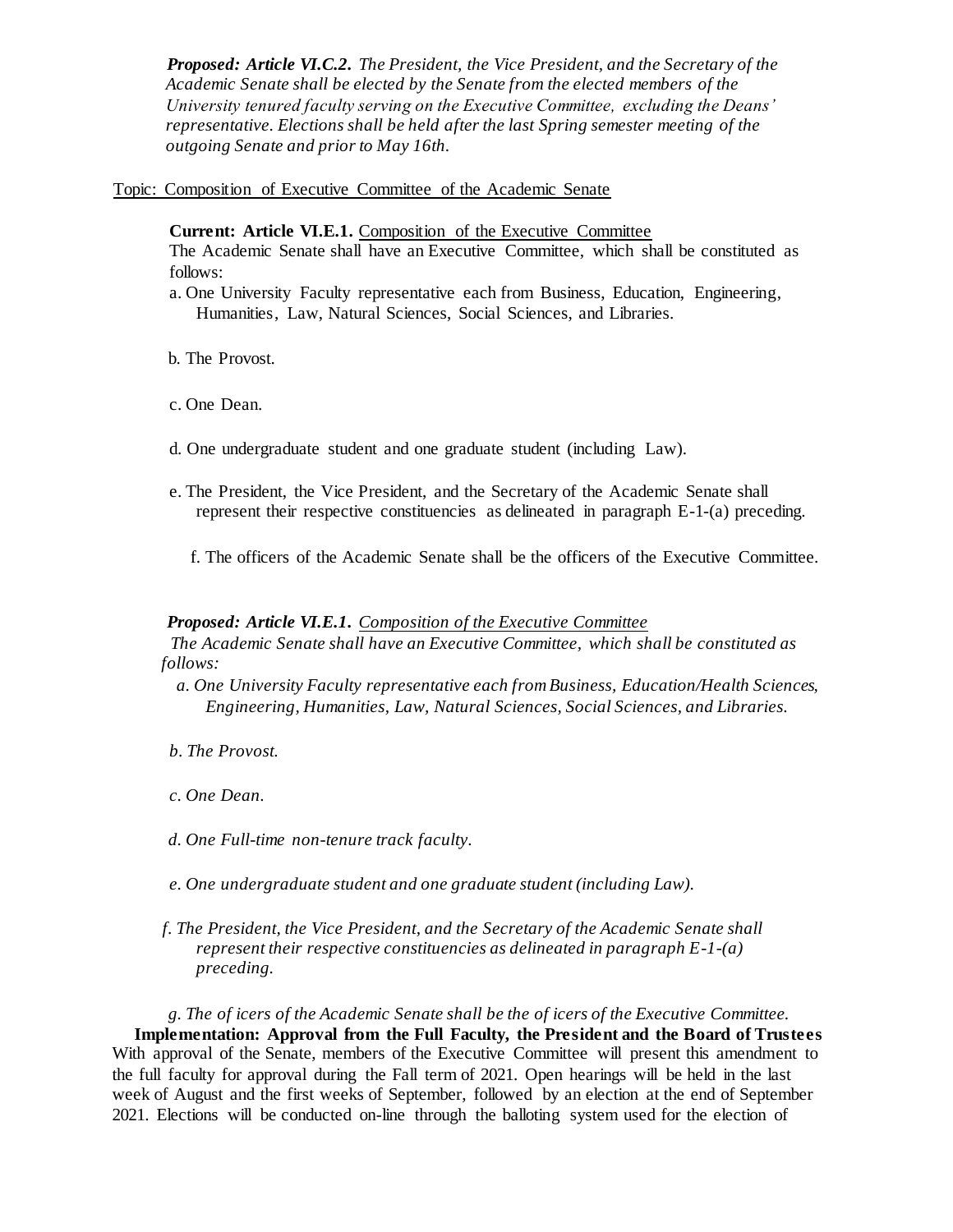representatives. If the amendment is approved by two-thirds of at least a majority of the University tenured/tenure-track faculty, it will then be submitted to the President and Board of Trustees for approval at their October 2021 meeting.

If the amendment is approved, it is proposed that in the Academic Senate elections of 2022 the Full Time Non-Tenure Track Senate candidate with the most votes will serve a three-year term, the candidate with the second most votes will serve a two-year term, the candidate with the third most votes will serve a one-year term. If none of the three top vote-earning candidates is from the College of Arts and Sciences, the highest vote-earning FT NTT Faculty member from the College of Arts and Sciences will serve the initial one-year term. If all three top-voting candidates are from the same unit then the next top-earning candidate outside of that unit will serve the initial one-year term. After the initial election, the University Elections Committee will ensure that future elections for FT NTT Senators will preserve distribution outlined in this Constitution.

1 To: Executive Committee of the Academic Senate (ECAS)

2 From: Faculty Affairs Committee (FAC)

3 Date: March 8, 2021

4 RE: Proposed Revisions to DOC 2006-10 University Promotion and Tenure Policy

5 On March 8, 2021, the Faculty Affairs Committee voted to move the attached draft of the University Promotion and 6 Tenure Policy (UPTP) to ECAS and other venues for broader dis cussion. The need for this work stemmed from 7 concerns expressed by faculty regarding the practical misalignment that exists between promotion and tenure 8 criteria, annual merit review, workload, and the logistics of how and where their time is actually spent on behalf of 9 the university. The history of the iterative consultative process for review and revision is summarized below.

10 ● 2006: DOC 2006-10: University Promotion and Tenure Policy revisions passed by vote of the Academic 11 Senate, tenured/tenure-track faculty, Provost Council and Board of Trustees (Passed in 2007). 12 ● 2016: Strategic Visioning process identified disconnect between strategic initiatives and P&T evaluation 13 criteria 14 ● Fall 2017: University Promotion and Tenure Task Force (UPTPF) Formed in Fall 2017 15 ● 2017-2019: Campus-wide consultation on Promotion and Tenure

16 ● January 2019: UPTPTF Report submitted to the Academic Senate

17 ● Spring 2019: Unit/Division/Department discussion of UPTPTF report

18 ● Spring 2019: Policy Review on Promotion & Tenure (PRoPT) and Campus Engagement on Promotion & 19 Tenure Policies (CEPT) groups formed

20 ● January 2020: PRoPT draft revisions to UPTP discussed at the Academic Senate 21 ● January-March 2020: Campus-wide open forums held to discuss revisions to UPTP proposed by 22 PRoPT/FAC 23 ● Fall 2020-Present: FAC charged with using the information gathered from working groups, campus-wide 24 consultation, Academic Senate to finalize revisions to UPTP using the February 14, 2020 Version of the 25 UPTP circulated by ECAS for broad consultation

26 ● FAC consulted with Office of ODI, PRoPT chairs, and reviewed feedback from consultative open forums 27 held in early 2020, as well as the UPTPTF, Academic Senate minutes, and Academic Senate breakout 28 session notes, and discussed revisions of the UPTP to align with feedback, concerns, comments and 29 suggestions made throughout the many levels of consultation

30 ● February 2021: FAC provided a summary of the topics extensively discussed by FAC in response to the 31 consultative process, and requested feedback from Senators and Guests.

32 ● March 2021: FAC voted to move the March 8, 2021 version of the UPTP out of committee and to ECAS 33 and other venues for broad consultation within Units/divisions

34 ● Next step: Broad consultation with the Academic Senate and faculty through Unit/Division level 35 discussions

36 The substantive revisions made to the UPTP by FAC in response to the composite of the iterative consultative steps 37 are summarized below:

38 ● Introduction: Revised the introduction to include mission-centric language, the purpose of promotion and 39 tenure, and the rationale for the elements of evaluation.

40 ● Section I.A.1-3: Revised Definition of Tenure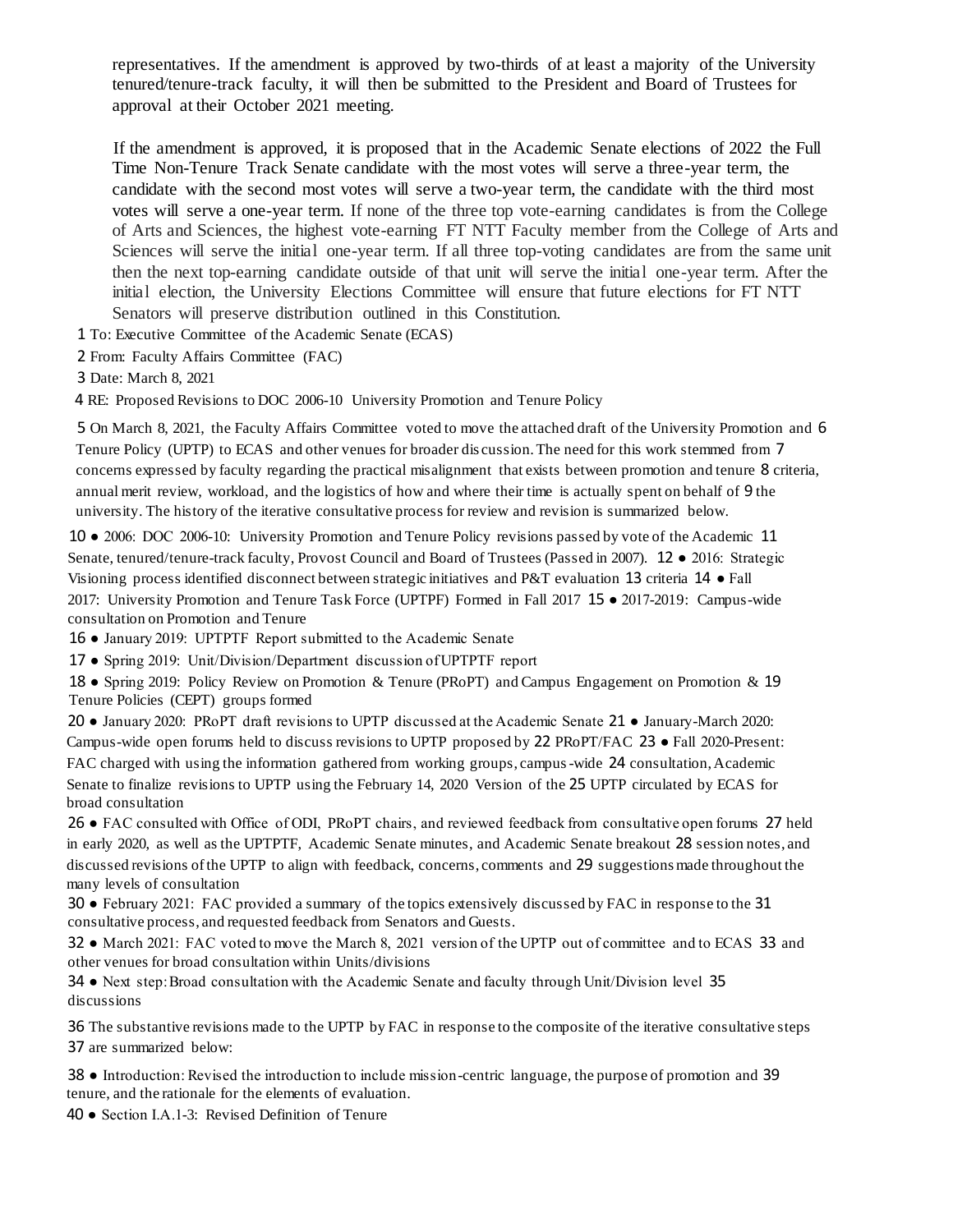41 ● Section I.B.2.a: Clarified language for Tenure and Promotion from Assistant Professor to Full Professor 42 ● Section I.B.2.b: Clarified language for Promotion from Associate Professor to Professor, and 43 Unit/Department/Institute responsibility for developing transparent evaluation processes for pathways for 44 promotion;

removed the 2/3 high level of achievement, 1 adequate in response to feedback and discussion, 45 leaving it open for Units/departments/institutes to decide.

46 ● Section I.C.2: Revised the wording of the requirement that Units/Departments/Institutes develop evaluation 47 criteria for other areas of impact

48 ● Section I.C.4: Added Inclusive Excellence as an expectation for tenure and promotion; 49 Units/Departments/Institutes develop evaluation criteria

50 ● Section I.C.7: Added a requirement for Anti-bias and DE&I training for all involved in evaluation of 51 applicants for tenure and promotion and removed the "every two years"; Provost office will coordinate 52 ● Section I.E.2.d: Added an option to add additional members to the University Promotion and Tenure 53 Committee to enhance diverse representation on that committee

1

# 54

## 55 **8 March 2021 Submitted by FAC** 56

# 57 **\*DRAFT\* University Promotion and Tenure Policy with Markup vs. DOC 2006-10 University**  58 **Promotion and Tenure Policy (final approval of DOC 2006-10 in 2007).**

### 59 **Introduction**

60 Promotion and tenure decisions are among the most important made at the university and as such 61 should be made with great care. Indeed, the quality and nature of faculty accomplishments in 62 scholarship, teaching, and service largely determines the quality and reputation of the institution as a 63 whole and its ability to further its mission. Promotion and tenure decisions are extremely important to 64 the life of the institution as they not only recognize the faculty member's existing body of work, but 65 also make judgements about the future contributions by the faculty member to the university. As such, 66 promotion and the awarding of tenure are mechanisms by which the University retains its most 67 valuable scholars, sustains excellence in its instructional program, and promotes its mission for 68 service. 69

70 Promotion and tenure decisions are among the most important events in a faculty member's 71 professional life. Accordingly, it is essential that all faculty members be treated fairly and granted due 72 process in the deliberations that determine promotion and tenure.

### 73

74 As a Catholic and Marianist institution, the university is committed to the diversity of its faculty and 75 their full and equitable inclusion in all facets of university life. Building a diverse, equitable, and 76 inclusive community across the university enriches and expands our institutional ability, intelligence, 77 and creativity, and is fully aligned with our Marianist charism. Accordingly, the university recognizes 78 that diversity, equity, and inclusion are inextricably linked with excellence. In order to realize this 79 commitment, promotion and tenure of faculty will value the practical and educational benefits of 80 faculty activities which contribute to diversity, equity, and inclusion.

### 81

82 This University Promotion and Tenure policy establishes general guidelines that govern University 83 wide procedures for promotion and tenure review. These guidelines and procedures are designed to 84 ensure communication, fairness, and due process throughout the review process. This policy includes 85 opportunities to respond in the event of disagreements over promotion and tenure recommendations 86 and provides an appeals procedure.

### 87

88 In addition, this policy provides a process for initial and periodic review of promotion and tenure 89 documents for procedural consistency and clarity of substantive criteria both at the unit and department 90 level.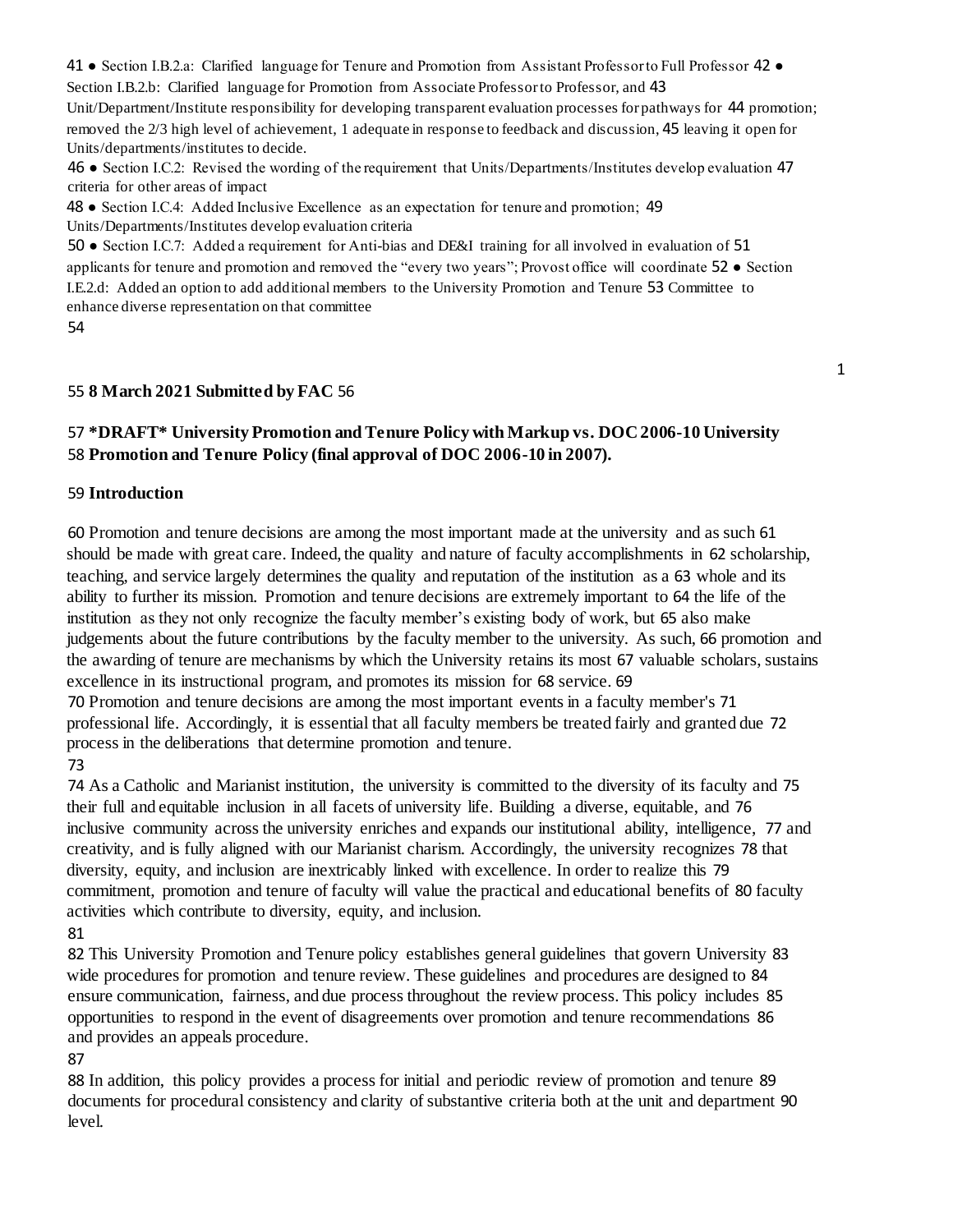### 91

## 92 I. **Establishment, Review, and Approval of Promotion and Tenure Criteria and Procedures** 93

94 A. Definitions

95

96 1. Tenure is a status of employment wherein a ranked faculty member's relationship with 97 the university can be terminated only by voluntary separation through resignation or 98 retirement, for adequate cause or under extraordinary circumstances such as financial

99 exigency or discontinuance of a program or a department of instruction, or medical 100 101 reasons. $1$ 

102 2. Tenure is granted based on demonstrated potential for effective, sustained, long-term 103 contributions to the University and its mission. Tenure is granted to demonstrate the 104 reciprocal longterm commitment of the University to tenured faculty and provides 105 stability to the academic and research mission of the University. 106

107 3. As defined by the American Association of University Professors (AAUP): "Tenure 108 is a means to certain ends; specifically: (1) freedom of teaching and research and of 109 extramural activities, and (2) a sufficient degree of economic security to make the 110 profession attractive to [individuals] of ability. Freedom and economic security, 111 hence, tenure, are indispensable to the success of an institution in fulfilling its

112 113 obligations to its students and to society."<sup>2</sup>

114 4. Promotion is the advancement in rank, e.g. Assistant Professor to Associate Professor 115 based on meritorious achievement in, teaching effectiveness and/or librarianship, 116 scholarship and/or artistic accomplishment, and service.

117 B. General University-wide Criteria and Eligibility for Promotion and Tenure Evaluations 118 119 1. Criteria for promotion and tenure focus on the academic credentials and the academic 120 performance of the applicant. The faculty member's performance will be evaluated as 121 appropriate to the profession in the areas of: 122

123 a. Teaching effectiveness and/or librarianship,

124 b. Scholarship and/or artistic accomplishment, and

125 c. Service.

126 2. Candidates for tenure and promotion must meet the following criteria: 127 a. For tenure and promotion to associate professor:

128 i. Demonstrate effectiveness in teaching/librarianship and efforts to 129 improve teaching/librarianship quality, and

130 ii. Provide evidence of scholarship/artistic accomplishment that 131 demonstrates promise in the field, and

132 iii. Provide evidence of a developing practice of service, in multiple internal 133 and external contexts, that advances the operation, mission, or reputation 134 of the University.

135

136 b. For promotion to professor:

137 i. Demonstrate sustained, high-quality teaching/librarianship and a 138 commitment to further enhance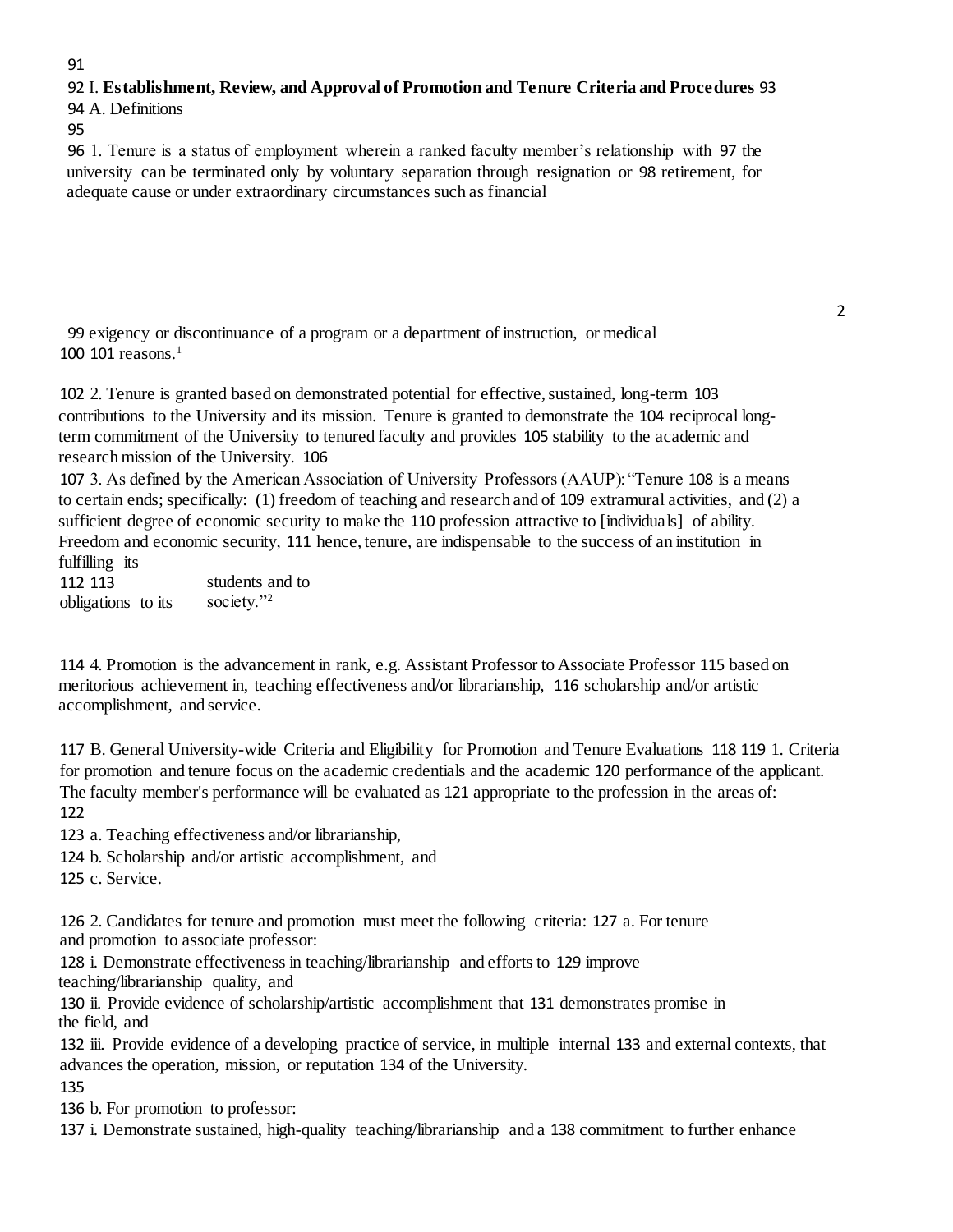teaching/librarianship quality, and 139 ii. Provide evidence of on-going scholarship/artistic accomplishments that 140 demonstrate excellence and are recognized and evaluated positively by 141 the scholarly/artistic community,

<sup>1</sup> Defined in the Faculty Handbook under general faculty policies and procedures as outlined in the section titled, "University Regulations on Academic Freedom and Tenure" and "2020-05 Bylaws for Faculty Hearing Committee on Academic Freedom and Tenure".

<sup>2</sup> AAUP definition of tenure.

142 iii. Provide evidence of on-going, established service, in multiple internal and 143 external contexts, that advances the operation, mission, or reputation of 144 the University and that accompanies a record of leadership in service. 145

146 Recognizing that faculty may engage in a wide range of activities, which further the 147 mission of the university, units, departments, or institutes have the responsibility to 148 determine the weight given to each category of evaluation. Specific criteria that value 149 a variety of pathways for promotion to professor must be clearly defined in Unit, 150 department and institute criteria (see section I.C.1-7 below). 151 152 3. Tenure-track faculty with no prior service credit will be considered for tenure no later 153 than their sixth year of active, fulltime service. Time devoted to leaves of absence, 154 sabbaticals, or other interruptions in the annual performance of teaching, research, 155 and service may affect the total period of evaluation and the timing of departmental 156 reviews. The effects of such interruptions on the period of evaluation and timing of 157 reviews must be agreed to in writing by the faculty member, chairperson, dean, and 158 Provost at the time that the interruption takes place or within six months of the 159 initiation of the interruption. 160

161 4. Tenure will not be granted to a faculty member whose rank is below the level of 162 associate professor. Except in the School of Law, candidates cannot request to 163 be promoted to associate professor without consideration of tenure (in the 164 School of Law, candidates cannot request to be promoted to professor without 165 consideration of tenure). Faculty members who have already been granted tenure 166 at the assistant professor level, or have been granted promotion to associate 167 professor without tenure, prior to implementation of this policy will retain their 168 tenure and rank. 169

170 5. A candidate can only be considered for tenure once. Candidates may request to 171 be considered for early promotion and tenure. Candidates who wish to have an 172 early decision must request an accelerated tenure clock by (no later than) the 173 start of their fourth year of service and, once granted, the decision for early 174 consideration is irrevocable. The details of the accelerated tenure clock must be 175 put in writing and agreed to by the candidate, the department chair, the dean and 176 the Provost. 177 178 6. A candidate who successfully completes the promotion and/or tenure process 179 will be granted promotion and/or tenure with his or her next contract. 180

181 C. Unit, Departmental, and Institute Authority and Responsibilities

182

183 1. Each unit, academic department and/or institute will adopt clear criteria and 184 procedures for promotion and tenure. The criteria for promotion and tenure must 185 address:

186

187 a. Teaching effectiveness and/or librarianship,

188 b. Scholarship and/or artistic accomplishment, and

189 c. Service.

190

3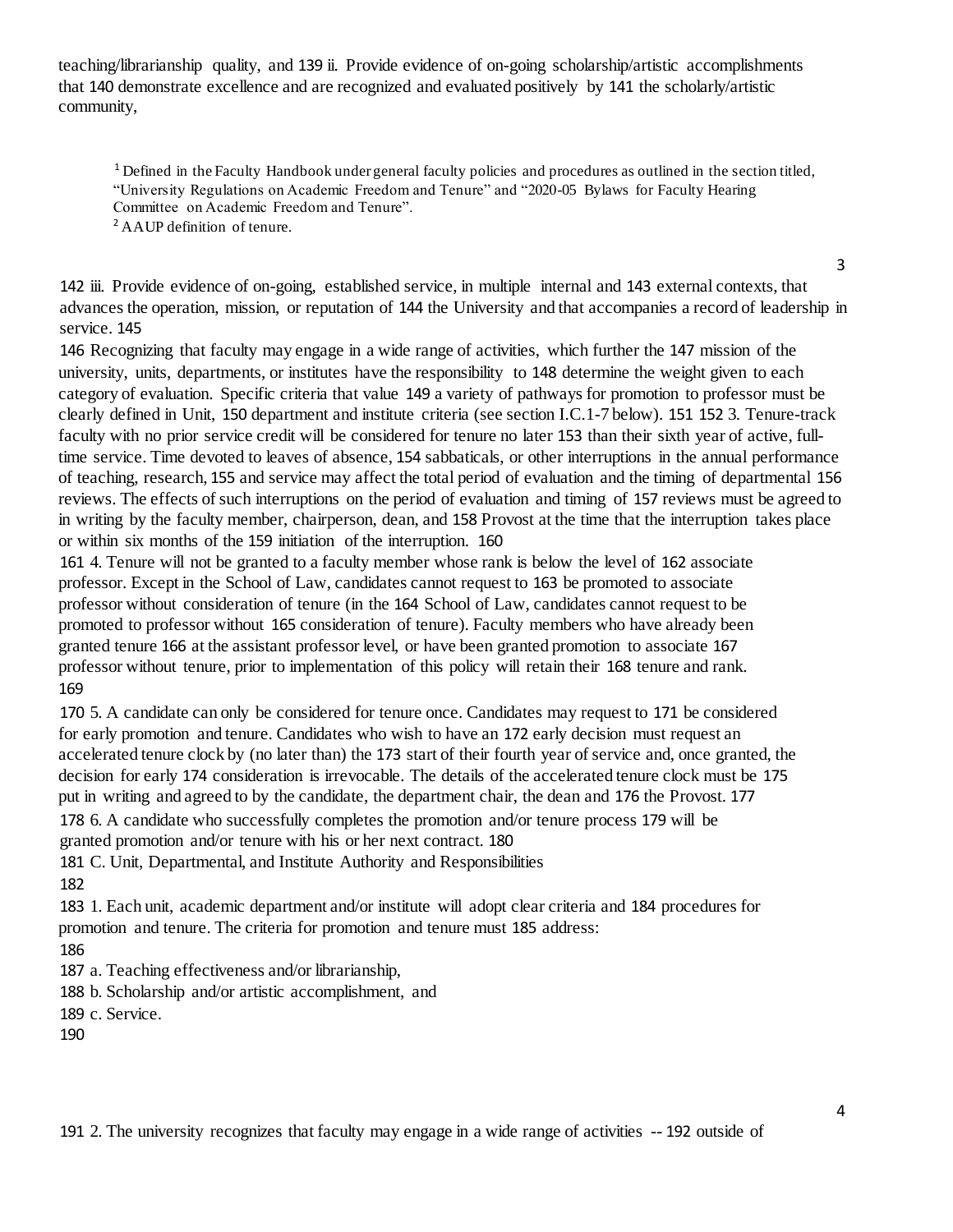"traditional" disciplinary efforts -- that further the mission of the 193 university. Meritorious contributions to teaching and/or librarianship, scholarship 194 and/or artistic accomplishment, and/or service that include community engagement, 195 incorporate multidisciplinarity, foster innovation, venture creation, and/or other 196 defined academic or professional activities consistent with the positional role and 197 responsibilities of the faculty, and that further the mission and reputation of the 198 University are encouraged and should be given due recognition during the faculty 199 tenure and promotion process and evaluated and credited in the same way as other 200 faculty achievements. Each unit, academic department and/or institute must adopt 201 clear criteria for evaluating these contributions where relevant. 202

203 3. An applicant for promotion and tenure must be considered on the strength of the 204 complete application as well as the achievements and contributions that have been 205 made in each of the three evaluation dimensions. Each unit, academic department, 206 and institute will clearly describe their expectations for promotion and tenure. A 207 successful applicant must meet those expectations as defined by each unit and 208 department.

209

210 4. Given that diversity, equity, and inclusion are fundamental to academic and 211 institutional excellence, the University expects an applicant for promotion and tenure to demonstrate a commitment to inclusive excellence<sup>3</sup>

212 in at least two of the 213 dimensions of evaluation (in teaching and/or librarianship, scholarship and/or artistic 214 accomplishment, and service). Each academic unit, department, and/or institute will 215 adopt criteria for evaluating contributions and achievements in promoting inclusive 216 excellence. 217 218 5. Each unit, academic department and institute will clearly describe their criteria for 219 promotion and tenure separately for:

220 a. Tenure and Promotion to Associate Professor,

221 b. Promotion to Professor.

222 c. Tenure for those who were hired at the rank of Associate Professor or 223 Professor 224 These criteria must at a minimum meet the university's and the unit's policies. 225 226 6. Each unit, academic department and institute will adopt clear processes and 227 procedures to ensure the fair and equitable evaluation of promotion and tenure. 228

229 7. All of those involved in candidate review are expected to engage in anti-bias training 230 and professional development in diversity, equity and inclusion prior to participating 231 in the work of the unit, department, and/or institute review committee. The Provost 232 Office in consultation with the Office of Diversity and Inclusion and Academic 233 Senate will oversee and determine frequency and content of training. 234

235 D. University Academic Senate Authority and Responsibilities

236

237 1. The Academic Senate will establish the University Committee and provide oversight 238 of the elections of faculty members to the University Committee. 239

<sup>3</sup>University of Dayton Diversity and Inclusion Assessment Task Force Report, September 27, 2019.

5

240 2. The Academic Senate will determine all University-wide procedural policies on 241 Promotion and Tenure and explicate such policies in the Faculty Handbook. If the 242 University Committee notes inconsistencies between documents not covered by 243 University-wide procedural policies on promotion and tenure, those procedural 244 inconsistencies will be submitted to the Academic Senate for resolution. 245

246 E. The University Committee

247

248 1. The University Committee will

249

250 a. review and approve the promotion and tenure policies of all units for consistency 251 with University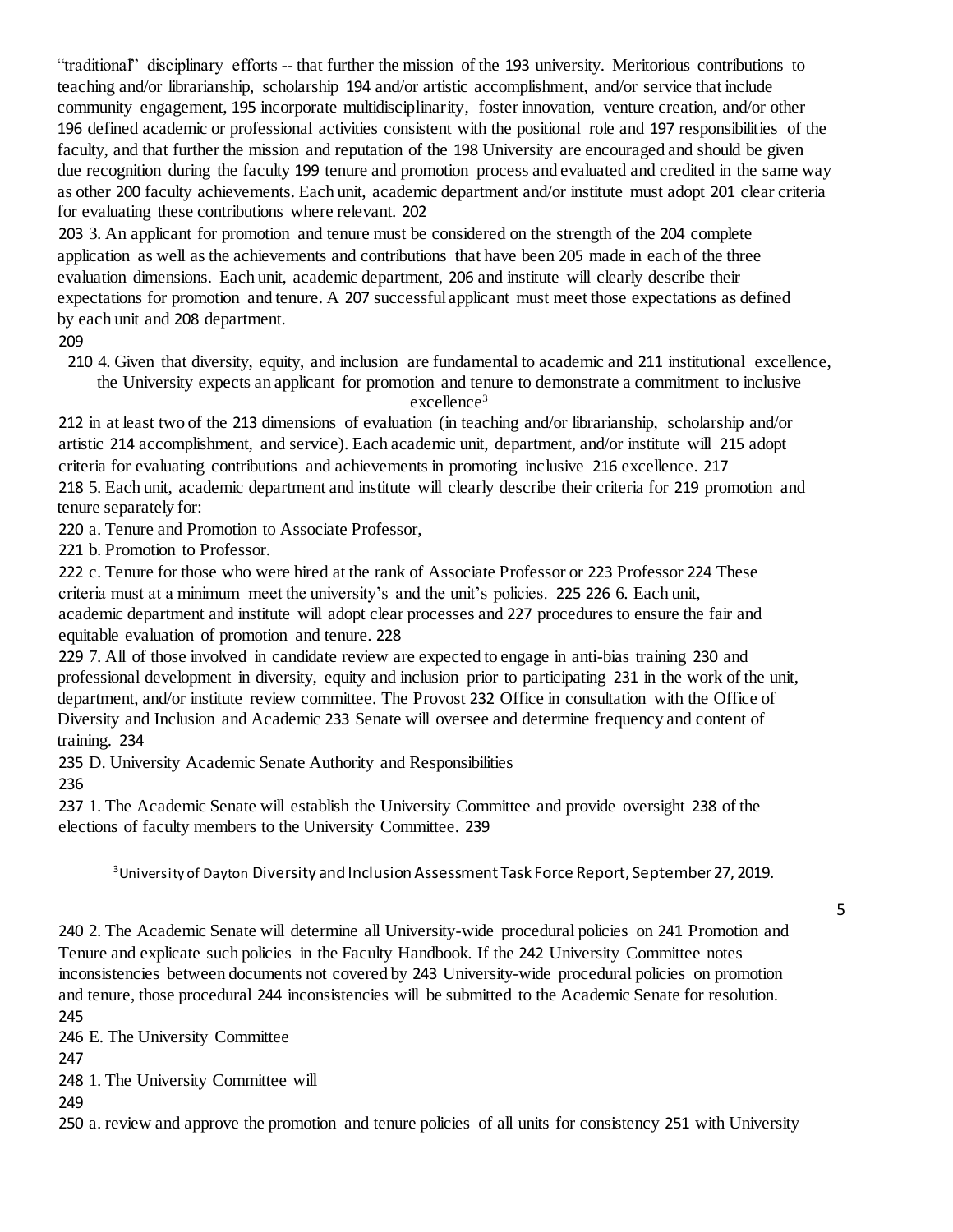policies and procedures

252

253 b. annually review the promotion and tenure process for adherence to appropriate 254 procedures and present a report to the Chairperson of the Academic Affairs 255 Committee of the Board of Trustees and the President of the Academic Senate. 256 The President of the Academic Senate will annually present this report to the 257 Executive Committee of the Academic Senate.

258

259 2. The University Committee will consist of fifteen tenured faculty members: seven from 260 the College of Arts and Sciences (two from the Humanities, one from the Visual and 261 Performing Arts, two from the Natural Sciences, two from the Social Sciences); two 262 respectively from the School of Business Administration, the School of Education and 263 Health Sciences, and the School of Engineering; and one each from the School of Law 264 and the University Libraries.

265

266 a. The University Committee members will be elected by tenure and tenure-track 267 members of their respective constituencies.

268

269 b. Members of the University Committee will serve three-year terms (maximum of 270 two consecutive terms, with staggered terms within and across units); all 271 members will be tenured with rank of associate professor or professor and cannot 272 hold an administrative appointment (including departmental chairpersons, 273 assistant and associate deans, deans, and other full or part-time administrators 274 with line authority). The University Committee will elect a chairperson from 275 those duly elected. The chairperson shall serve for one year, and may serve 276 consecutive terms. Terms will begin effective June 1 of the year elected. 277 278 c. Any individual who cannot complete his or her term of office will be replaced 279 from the list of candidates in the year in which the member was elected. 280 Candidates not elected to the University Committee will be listed by area in the 281 order of votes received, beginning with the highest, and will, in that order, be 282 asked to fill vacated positions.

283

284 d. The Associate Provost for Faculty Affairs, in consultation with ECAS, Academic 285 Deans, and the VP for Diversity Equity and Inclusion, may appoint two ad-hoc 286 tenured faculty members to this committee to ensure that the committee has 287 diverse representation. This diversity includes, but is not limited to gender 288 diversity, racial and ethnic diversity, and professional path diversity. 289

6

290 e. All members of the University Promotion and Tenure Committee are expected to 291 engage in anti-bias training and professional development in diversity, equity and 292 inclusion prior to participating in the work of the committee. The Provost Office

293 in consultation with the Office of Diversity and Inclusion and Academic Senate 294 will oversee and determine frequency and content of training. 295

296 3. The University Committee will approve those unit documents that define clear 297 substantive criteria and procedures consistent with University policies, including 298 mechanisms for communicating throughout the entire promotion and tenure process. 299

300 4. After the initial approval has been received by a unit, the University Committee will 301 review that unit's policies every three years. Whenever substantive changes are proposed, 302 the unit promotion and tenure documents must be approved by the University Committee 303 for consistency with University policies and procedures.

304

305 5. In the event the University Committee does not approve unit documents or proposed 306 changes to them, and if the dean of that unit disagrees with the decision of the University 307 Committee, the matter will be resolved by the President in consultation with the Provost. 308

309 6. The Provost's office will be responsible for providing administrative support for the 310 work of this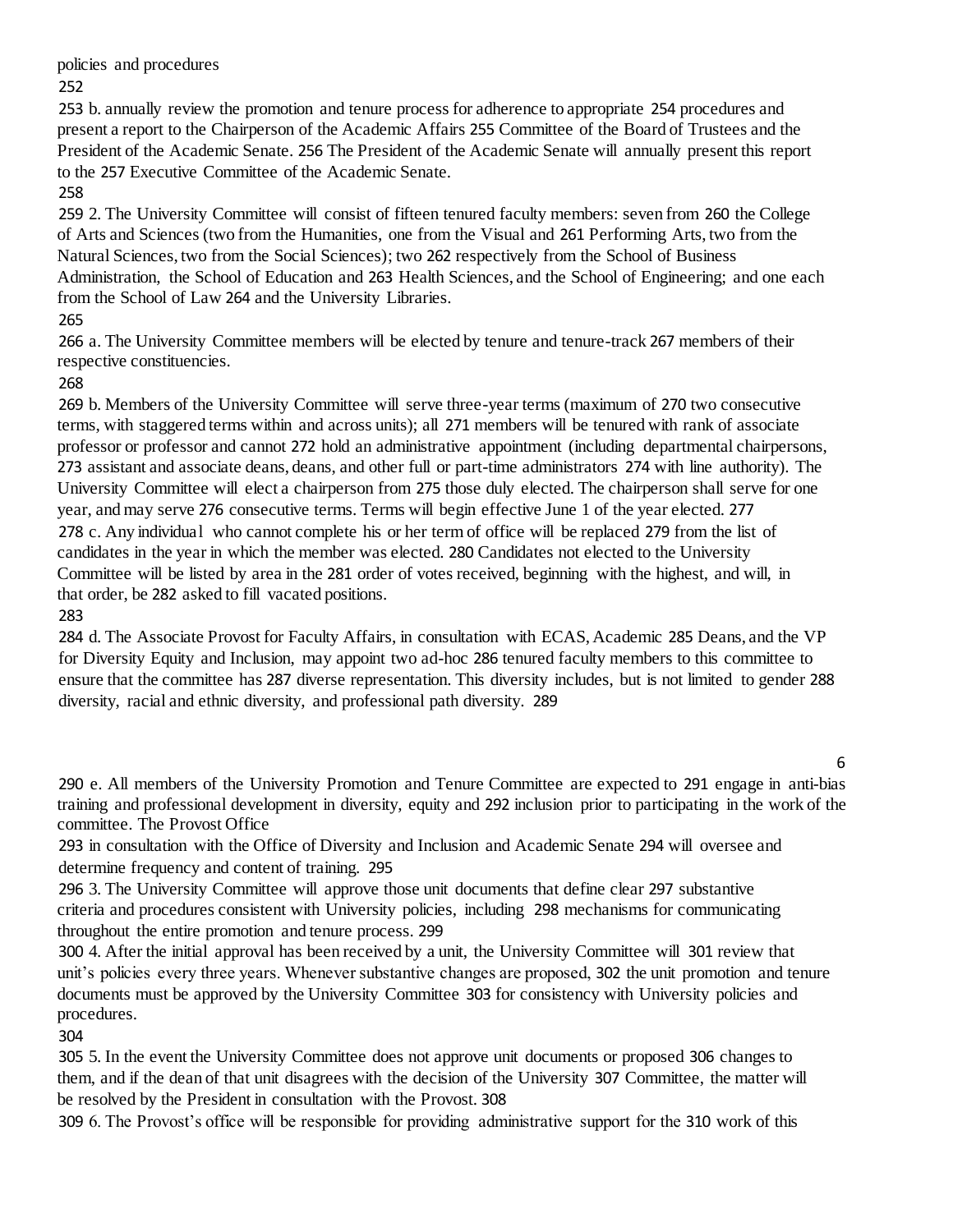committee and assuring that all documents are distributed in a timely and 311 appropriate manner. 312 313 II. Common Processes for Promotion and Tenure Evaluations

314

315 A. Common process for pre-tenure review

316

317 1. The approved University, unit, departmental, and institute criteria and procedures will 318 be shared with the candidate at the time of hire by the Office of the Provost. These will 319 be the basis of the pre tenure, final tenure, and promotion reviews. 320

321 2. Each unit dean will establish a timetable regarding the submission and review of pre 322 tenure materials.

323

324 3. During the pre-tenure period, every candidate will receive a minimum of two reviews 325 of his or her teaching and/or librarianship, scholarship and/or artistic accomplishment, 326 and service by his or her department and the appropriate dean, with the final review 327 conducted the year prior to the final departmental tenure recommendation. The School of 328 Law and University Libraries will have only a unit review.

329

330 4. Credit toward tenure granted for prior service

331

332 a. A candidate who is given two or fewer years credit toward tenure will receive 333 two comprehensive reviews (as described in II.A.5 below). 334

335 b. A candidate receiving three or more years credit toward tenure will receive a 336 minimum of one review of his or her teaching effectiveness and/or librarianship, 337 scholarship and/or artistic accomplishment, and service by his or her department 338 and the appropriate dean, with the final review conducted the year prior to the 339 final departmental tenure recommendation. The number of and timing of the

7

340 review(s) will be explicated in the candidate's first letter of hire. The School of 341 Law and University Libraries will have only a unit review. 342

343 c. Any changes in the tenure clock after this first letter of hire may require a change 344 in the review cycle. Such changes must be agreed to in writing by the faculty 345 member, chairperson, dean, and Provost. 346

347 5. Pre-tenure review process

348

349 a. A candidate will submit his or her review materials and supporting 350 documentation for review to the responsible persons (i.e., departmental 351 chairperson, departmental promotion and tenure committee) at the departmental 352 level. (The School of Law and University Libraries will have only a unit review. 353 Materials will be submitted directly to the unit dean.) 354

355 b. After giving adequate consideration to the materials, each department/unit will 356 provide written feedback to the candidate in a timely fashion as designated by the 357 departmental (unit in the case of the School of Law or University Libraries) 358 promotion and tenure document. In addition to a statement regarding progress 359 toward tenure, feedback will include comments of a developmental nature, in line 360 with the criteria for tenure, indicating areas of concern and suggestions for 361 improvement. 362 363 c. The candidate's review materials, supporting documentation, and the written 364 feedback will be forwarded to the appropriate unit dean. The dean will then 365 review the materials and provide written feedback to the candidate in a timely 366 fashion. 367

368 B. Common application and final review process for tenure and/or promotion 369 370 1. Each unit dean will establish a timetable regarding the submission and review of 371 promotion and tenure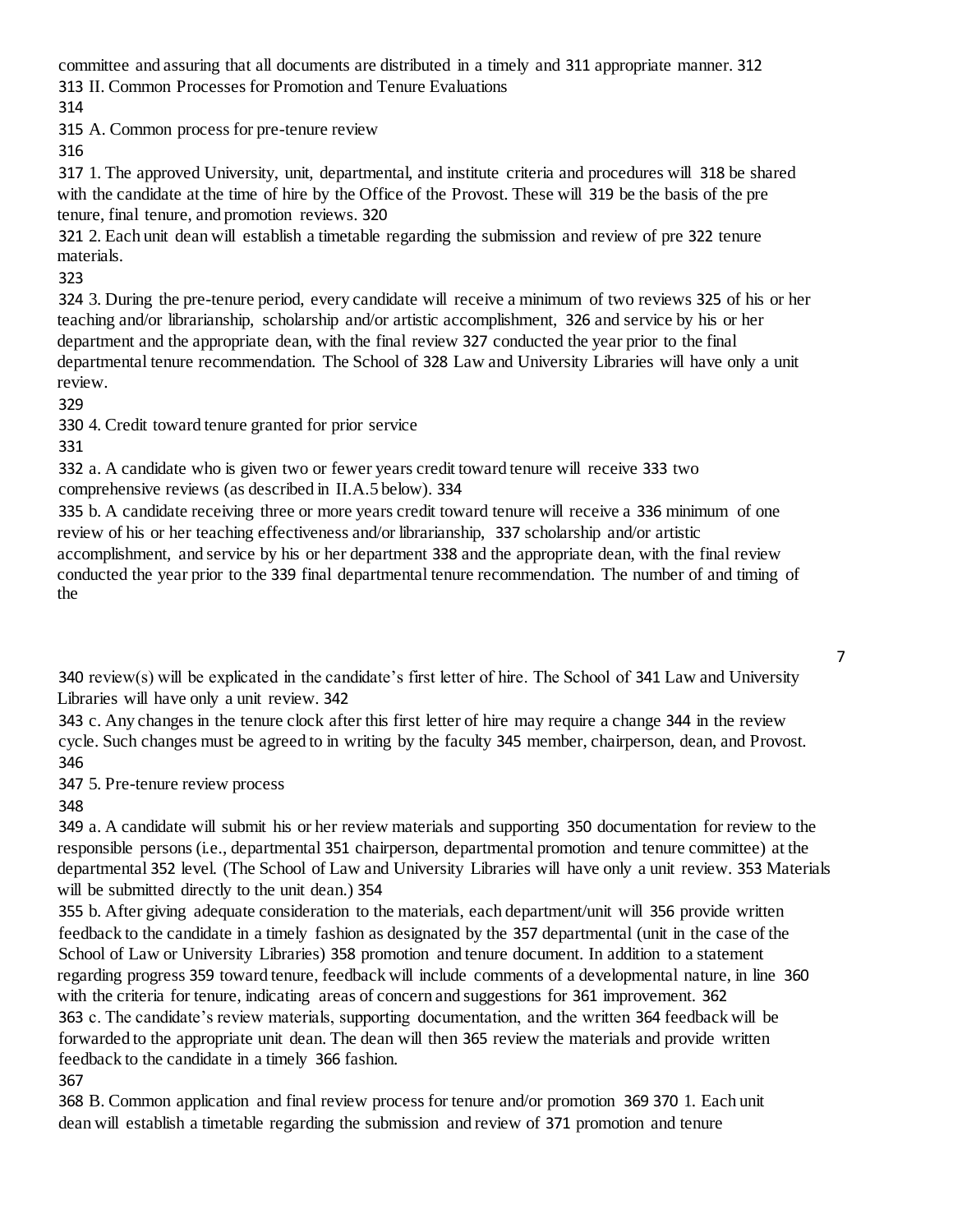materials.

372

373 2. The review materials for promotion and tenure will be cumulative. Materials generated 374 as a result of review at the departmental level (unit in the case of the School of Law or 375 Libraries), including letters from chairperson, departmental promotion and tenure 376 committee, and response, will become part of the application package and will be 377 forwarded to the unit for review. Likewise, materials generated in the unit review, 378 including letters from dean, unit promotion and tenure committee, and responses, will be 379 forwarded to the Provost for review.

380

381 3. Materials of a substantive nature which update the submitted application (e.g., 382 acceptance or publication of a manuscript) can be added to the application by the 383 candidate at any point in the tenure review process until the Provost's recommendation is 384 made. It is expected that appropriate consultation will take place if materials are added 385 that will affect the recommendation. 386

387 4. Each academic department or institute (unit in the case of the School of Law or 388 University Libraries) will develop a "Procedural Form" that itemizes the promotion and 389 tenure steps that are to be followed in the department and unit. As steps are completed, 390 each of the responsible persons (e.g., departmental chairperson, departmental promotion

391 and tenure committee, chairperson of the unit promotion and tenure committee, and dean) 392 in the unit will provide his or her signature, acknowledging that steps were completed in 393 accordance with the departmental and unit procedural policies and indicating the date in 394 which steps were completed. Each candidate will be provided an opportunity to sign, 395 acknowledging receipt of written documentation and the date it was received. A 396 candidate's signature will not indicate agreement with the feedback or recommendations 397 at any given point.

398

399 5. Departmental Application and Review Process (does not apply to School of Law or 400 University Libraries)

401

402 a. A candidate will submit his or her application and supporting documentation or 403 promotion and/or tenure to the departmental chairperson by the date specified by 404 the departmental promotion and tenure documents.

405

406 b. After giving adequate consideration to each application, each department, in 407 accordance with its unit promotion and tenure procedures, will make a promotion 408 and tenure recommendation in writing to the appropriate unit promotion and 409 tenure committee regarding each candidate. A letter from both the departmental 410 chairperson and departmental promotion and tenure committee will go forward to 411 the unit promotion and tenure committee. These letters will specify the reasons 412 for the departmental recommendations and will be copied to the respective 413 candidate.

414

415 c. If the candidate chooses, he or she can respond in writing. This response will be 416 forwarded with all related materials to the unit promotion and tenure committee. 417

418 6. Unit Application and Final Review Process (applies to all units) 419

420 a. The specific administrative process for submitting material, including to whom, 421 must be specified in each unit's promotion and tenure policies. 422

423 b. After giving adequate consideration to each application, each unit promotion and 424 tenure committee will make promotion and tenure recommendations regarding 425 each candidate in writing to the appropriate dean by the date specified in the unit 426 promotion and tenure documents.

427

428 c. After giving adequate consideration to the application, the unit dean will inform 429 each candidate, in

8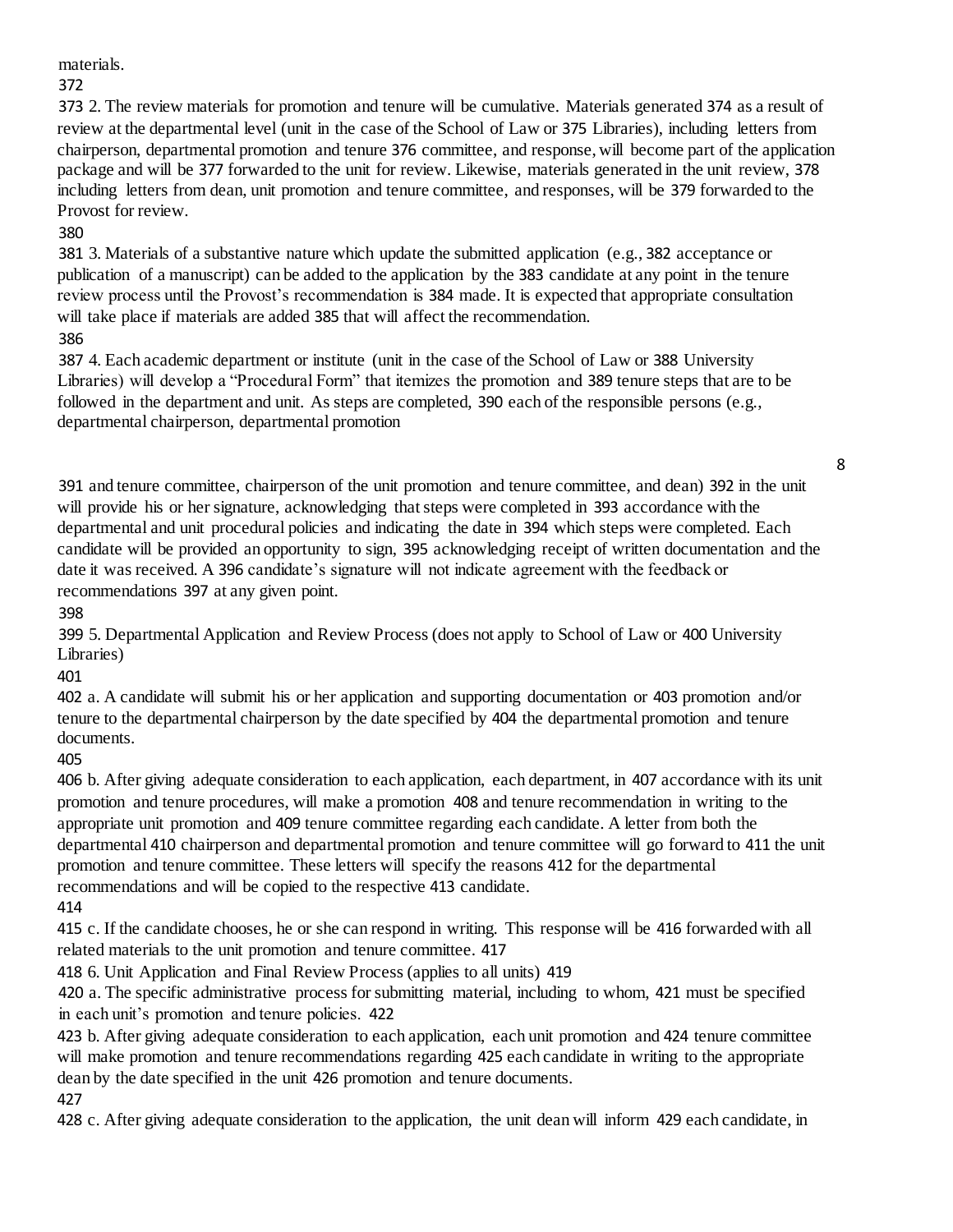writing, of the recommendation and the reasons for it no later 430 than the first business day following December 14. In units that conduct 431 departmental reviews, this letter will be copied to the departmental chairperson. 432 After ensuring the candidate has received notification, the departmental 433 chairperson will share the recommendation with the departmental promotion and 434 tenure committee. The dean will also inform the unit promotion and tenure 435 committee of the recommendation. 436

437 d. Candidates or concerned individuals (e.g. departmental chairpersons, or 438 promotion and tenure committee members) who wish to submit a written 439 response to the dean have until the first business day following December 21 to 440 do so.

441

442 e. The dean will then consider any additional evidence and responses and send a 443 recommendation in writing to the Provost, along with the completed "Procedural 444 Form," cumulative file, and the response(s) of any candidate or concerned 445 individuals no later than the first business day after January 1. In units that 446 conduct departmental reviews, this letter will be copied to the departmental 447 chairperson, no later than the first business day following January 1. After 448 ensuring the candidate has received notification, the departmental chairperson 449 will share the recommendation with the departmental promotion and tenure 450 committee. The dean will also inform the unit promotion and tenure committee 451 of the recommendation. 452 453 7. Provost Recommendation Process

9

454 a. Candidates or any other concerned individuals (e.g. departmental chairpersons, or 455 promotion and tenure committee members) have until the first business day 456 following January 15 to file a written response to the dean's recommendation 457 with the Provost.

458

459 b. The Provost will review all materials and make recommendations to the 460 President no later than the first business day following January 30. Each 461 candidate will be informed in writing of the Provost's recommendation. 462 Candidates or any other concerned individuals (e.g. departmental chairpersons, or 463 promotion and tenure committee members) who wish to submit a written 464 response to the Provost will have until the first business day following February 465 15 to do so.

466

467 8. Final Administrative Authority

468

469 a. Final administrative authority rests with the President. Each candidate will be 470 informed in writing of the President's decision. This decision will also be copied 471 to the Provost, the appropriate dean, and the appropriate departmental 472 chairperson.

473

474 9. Mediation and Appeals If the candidate chooses to appeal the President's decision, he 475 or she may begin the mediation process in accord with the Faculty Handbook, Section 476 IV.E. If mediation does not resolve the complaint, the candidate may make use of the 477 appeal processes set out in the Faculty Handbook (Sections IV.C.1, IV.E, and XIII.E.). 478 The Board of Trustees will serve as the court of last resort in the appeals process. 479

480 10. Report to the Board of Trustees

481

482 a. The President will provide the Board of Trustees with a report of promotion and 483 tenure actions at the spring meeting. The summary report will minimally include 484 statistics regarding the gender and minority status of candidates. 485

486 b. The University Committee will receive a copy of the President's summary report 487 on promotion and tenure no later than two weeks prior to the spring Board 488 meeting. 489

490 c. The University Committee will review the promotion and tenure process for 491 adherence to appropriate procedures and will examine the President's summary 492 report before compiling a report of its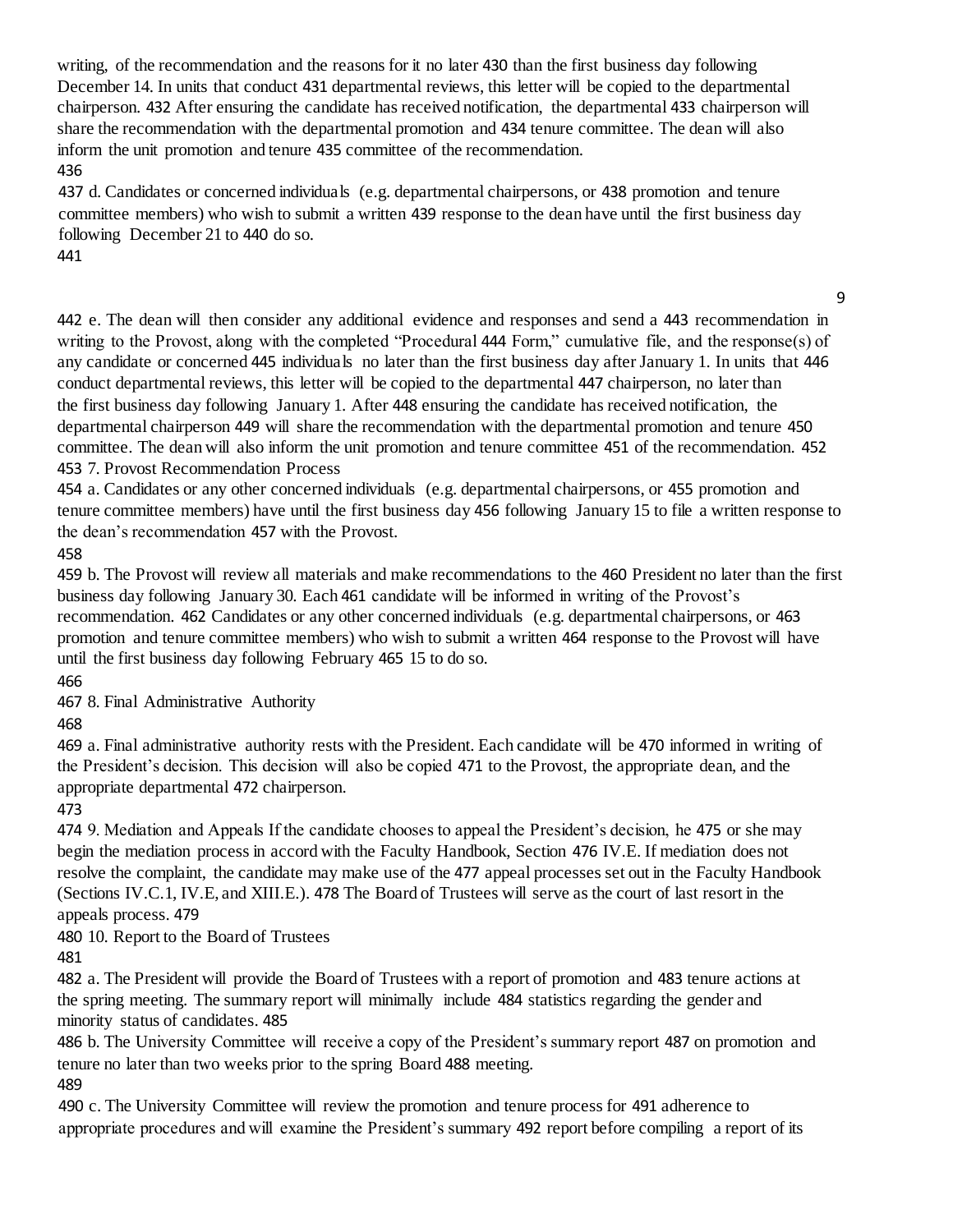493 Committee of the Board of Trustees at the Board's spring meeting. This report 494 will also be provided to the President of the Academic Senate who will present it 495 to the Executive Committee of the Academic Senate. 496

497 III. Implementation of the University application and review process for promotion and tenure. 498 THIS SECTION WILL BE REVISED TO INCLUDE NEW TRANSITION PLAN, PENDING TIMING 499 OF ACTIONS AS DETERMINED BY ECAS

## 500

501 A. Following passage of this policy by the faculty members, the Provost will send a letter to each 502 tenure- track faculty member who has received three or more probationary contracts prior to May 15, 2008b 503 . The letter will inform these tenure-track faculty members that they have the choice to 504 be evaluated relative to the procedure and criteria for promotion and tenure which were in place 505 at the time of their most recently affected probationary contract or relative to the resolutions 506 presented here. Each affected tenuretrack faculty member will submit his or her choice to the 507 Provosts' office within six months of the passage of these resolutions. Tenure-track faculty 508 members who have received two or fewer probationary contracts prior to May 15, 2008 will be 509 evaluated relative to the resolutions presented here. 510 511 B. Faculty members who have been granted the rank of associate professor as of May 15, 2008

will follow procedures for promotion to full professor as explicated above.<sup>b</sup>

512

513

514 C. The elimination of the provisional tenure year will be implemented with the first set of 515 contracts distributed following the approval of these resolutions.

516

517 D. Work of the University Committee 1 Elections for University Committee members will be conducted in Fall 2007.<sup>b</sup>

518 2 Each unit will submit its procedural policies for promotion and tenure 519 to the Provost's office. Those materials should be submitted as early as January 1 and no later than April 1, 2008.<sup>b</sup>

520 3 The University Committee will review all promotion and tenure procedural

521 522 523 524 by May 15, E. Initial 2008.b rotation of members<sup>c</sup>

525 1. Members to initially serve a three year term: Law, Libraries, Arts, Humanities(1), 526 Natural Sciences(1) 2. Members to initially serve a two year term: Social Sciences(1), 527 Business(1), Education and Health Sciences(1), Engineering(1), Humanities(2) 3. 528 Members to initially serve a 1 year term: Natural Sciences(2), Social Sciences(2), 529 Business(2), Education and Health Sciences(2), Engineering(2) 530 531

a 532 School of Law includes the School of Law faculty and Law Library faculty.

533

b 534 Dates assume passage of the above resolutions by Fall 2007.

535

c

536 Candidates with the highest number of votes in areas where two representatives are elected are 537 designated by the number 1 in the rotations listed above. Candidates with the next highest number of 538 votes in those areas are designated by the number 2.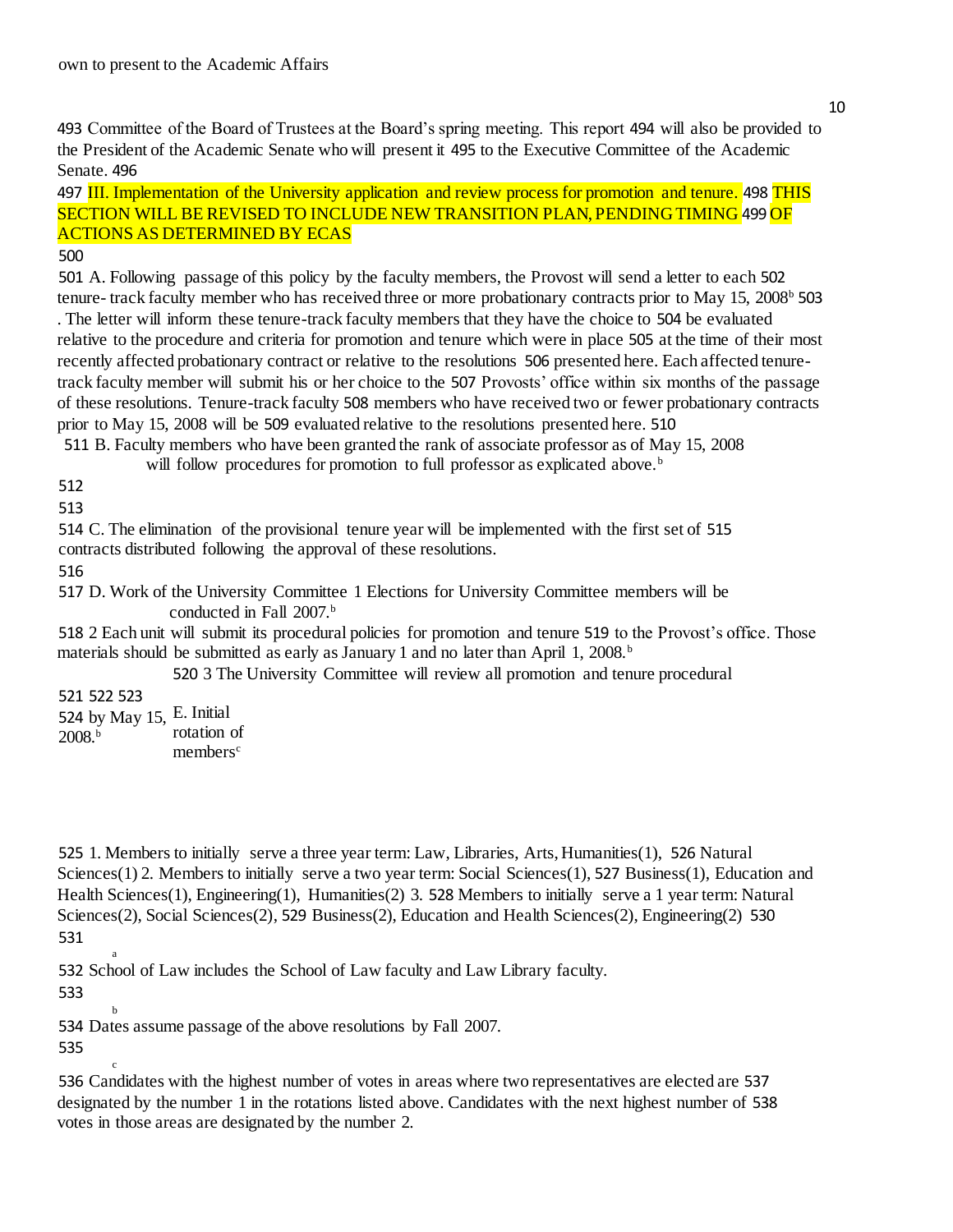## **STUDENT ACADEMIC POLICIES COMMITTEE (SAPC) REPORT TO ECAS on STUDENT EVALUATION OF TEACHING**

### **Lee Dixon and Sharon Gratto, Co-Chairs**

This report is written in response to the following charge from the Executive Committee of the Academic Senate to the SAPC:

ECAS requests that SAPC review the recommendations from the SAPC final report "The Digital Student Evaluation of Teaching" submitted 3/1/20 (SAPC Chair, Dr. Laura Leming, and Co-Chair, Prof. Suki Kwon). SAPC should consider in its work (1) feedback in the Senate meeting [4/17/20] as well as the UPTPTF Final Report and other relevant reports and resources (e.g., studies by Dr. Jana Bennett, Dr. Erin O'Mara, LTC), (2) utilization in faculty review, instrument, as well as implementation (such as response rate), (3) ECAS is particularly concerned with SET in light of the action steps toward becoming an anti racist university, and other broader conversations around diversity, inequality, and inclusion. ECAS requests that SAPC review, make recommendations, and draft proposed revisions to relevant policies.

After extensive discussion, the current SAPC has made the following **assumptions** regarding SET:

- The need for an evaluation tool to gather student feedback regarding faculty teaching is important and necessary
- The current Student Evaluation of Teaching tool.....
	- o was thoroughly researched, well-developed using an internal and national consultative process, and carefully written between 2010 and 2014 by a committee of faculty and students and was designed to be used in a formative way.
	- o represents a significant improvement over prior versions.
	- o has not always been used in a formative way.
	- o like most tools used for teacher evaluation, its responses have inherent biases. related to gender, race, ethnicity, first language if other than English, and nationality.
	- o should be seen as only one part of the larger process of teaching evaluation.
	- o continues to yield low response rates.
- In relation to SET, faculty....
	- o teaching should be evaluated using multiple measures.
	- o should be protected against harassing written SET comments.
	- o should be assessed with considerations given to inherent biases in SET evaluation results.
- In relation to SET, students…..
	- o are stakeholders in the faculty evaluation process.
	- o do not have the right to submit inappropriate comments or comments that violate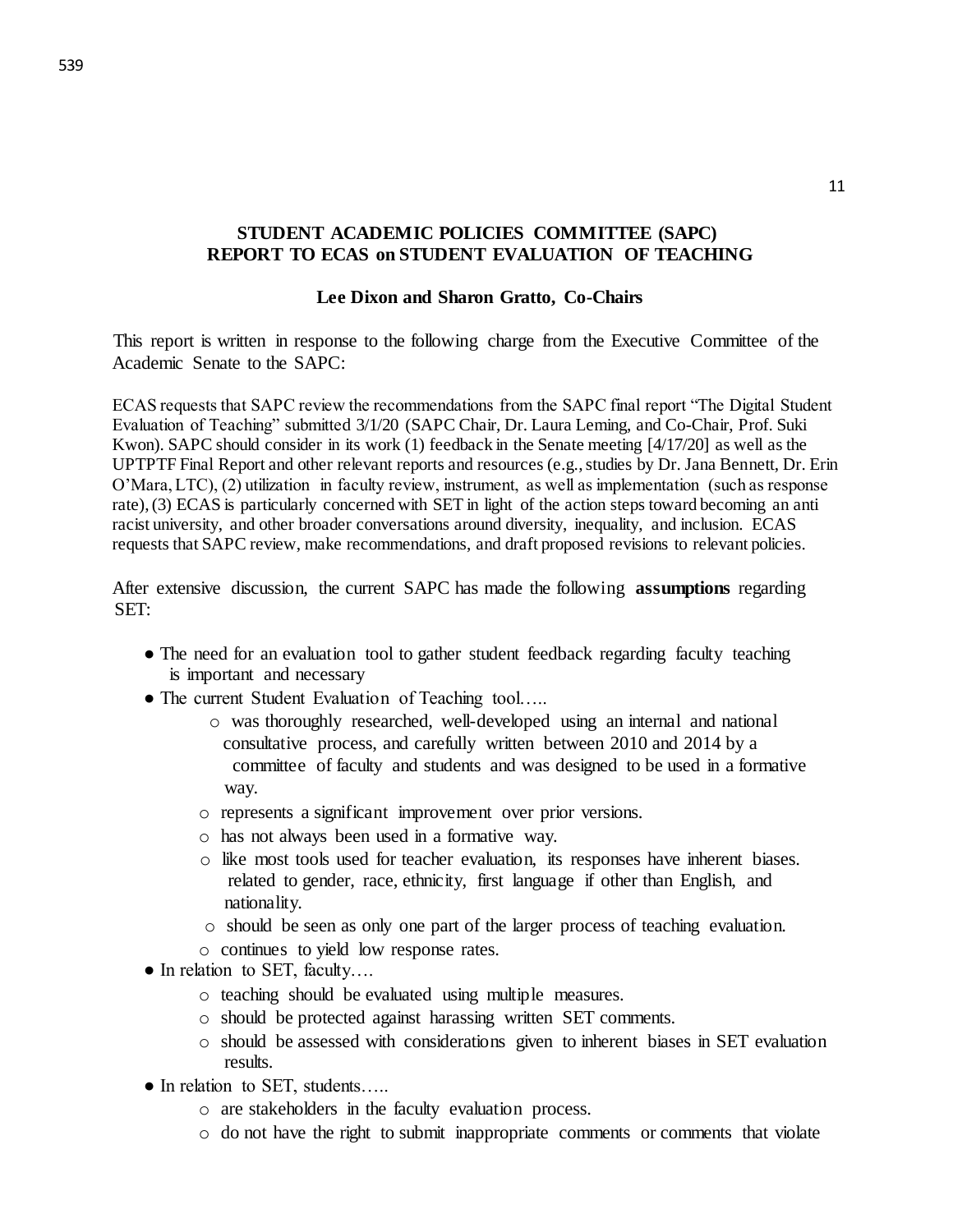2

o would benefit from training about how SET scores are utilized and how to write constructive comments that can help improve teaching and learning.

Following are the SAPC's **recommendations** regarding SET usage:

- 1. SET should reflect the University's commitment to eliminate inherent bias and the perpetuation of inequity in the evaluation process
- 2. Students need training and preparation about the purpose of SET along with faculty guidance before they complete course SET forms

3. New faculty need direction during orientation in administering SET and information about available resources for reading and interpreting resulting SET scores and comments 4. Evaluators need training to read, interpret, and utilize SET scores and comments with an understanding of the inherent biases that exist in the responses

5. Given inherent biases in most, if not all, respondents, SET scores and comments should be used primarily as a formative instrument that supports growth in teaching and learning 6. Given that SET is to be used as a formative instrument, Units and Departments should be held accountable not to use SET in a summative manner in decisions regarding compensation and promotion and tenure

7. Faculty should demonstrate how SET scores and comments were used to improve teaching and learning

8. Merit and promotion and tenure decisions should be made only after reviewing faculty members' demonstration of how SET results were used to improve teaching and learning 9. SET should be administered during class to increase response rates, allow time for faculty to present the purpose of the tool and describe how students should complete it 10. Faculty should be encouraged to use additional tools they select including Isidore check ins, Midterm Diagnostic tools, and other tools for self-evaluation

11. Faculty need opportunities to review their SET scores and comments with Chairs and/or other administrators without concern for negative impact on supervisor reviews 12. Comments that violate related UD policies (e.g., Student Standards of Behavior and Code of Conduct go.udayton.edu/codeofconduct, Nondiscrimination and Anti-Harassment Policy https://udayton.edu/policies/finance/nondiscrimination-policypage.php) should be flagged by faculty, shared immediately with Chairs and/or other administrators, and not be considered when evaluation forms are reviewed

- 13. SET scores and comments are to be evaluated holistically
- 14. SET is to be used among multiple forms of feedback to guide growth and improvement in teaching

In Senate Document I-06-08, titled "Evaluating Faculty Teaching for the Purposes of Tenure," the following statements are made in Section III:

- A. The evaluation of faculty teaching for the purpose of tenure must be based on multiple measures drawn from multiple sources.
- B. All tenure track faculty must have their teaching evaluated according to a schedule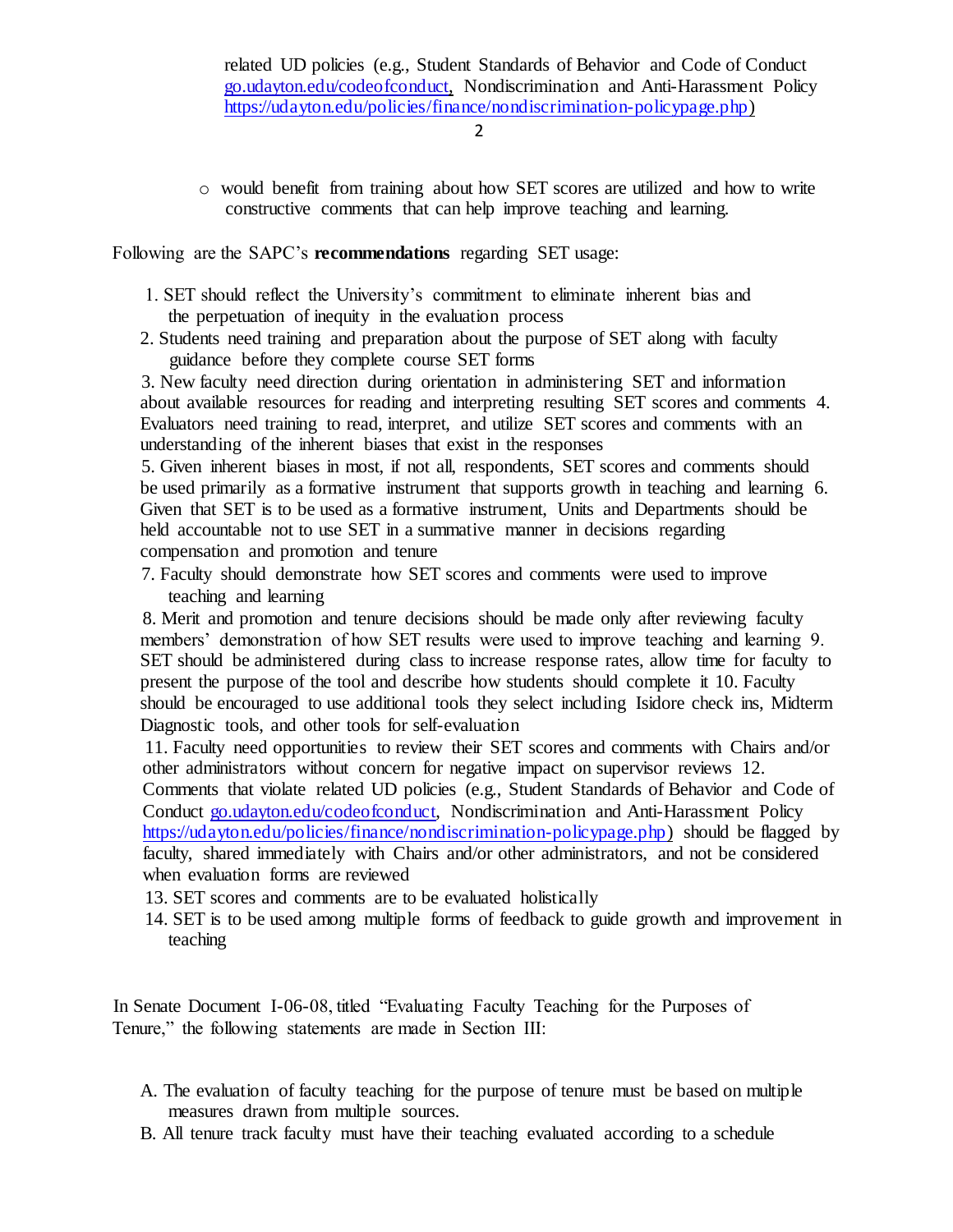determined by department or unit guidelines or bylaws.

3

- C. The results of all evaluations must be shared with the faculty member and the faculty member must be accorded the opportunity to respond in writing to any evaluation of his or her teaching.
- D. When making final recommendations regarding tenure, the evaluation of faculty teaching must be based on at a minimum:
	- 1. **Student course evaluations** for every class the faculty member has taught at the University of Dayton
	- 2. At least two **peer reviews of the faculty member's classroom teaching**  conducted during at least two different semesters
	- 3. At least two **peer reviews of the faculty member's course material** conducted during at least two different semesters
	- 4. At least one **chair or administrator evaluation of the faculty member's teaching.**
	- 5. At least one **self-evaluation** produced by the faculty member.
	- 6. Faculty-provided **evidence of student achievement of learning objectives**

The SAPC recommends that letters A, B, and C be retained as stated, that letter D be revised, and letter E be added as suggested below:

- A. The evaluation of faculty teaching for the purpose of tenure must be based on multiple measures drawn from multiple sources.
- B. All tenure track faculty must have their teaching evaluated according to a schedule determined by department or unit guidelines or bylaws.
- C. The results of all evaluations must be shared with the faculty member and the faculty member must be accorded the opportunity to respond in writing to any evaluation of his or her teaching.
- D. When making final recommendations regarding tenure, the evaluation of faculty teaching must be based on at a minimum:
	- **1. Evidence of how SET scores and comments were used to improve teaching and learning in every class the faculty member has taught at the University of Dayton. (also see Item III E below)**
	- 2. At least two peer reviews of the faculty member's classroom teaching conducted during at least two different semesters
		- 3. At least two peer reviews of the faculty member's course material conducted during at least two different semesters
	- 4. At least one chair or administrator evaluation of the faculty member's teaching.
		- 5. At least one self-evaluation produced by the faculty member.
		- 6. Faculty-provided evidence of student achievement of learning objectives
- **E. Evaluation of teaching for tenure recommendations must include consideration of student evaluations for every class with more than three students except for student teaching supervision**